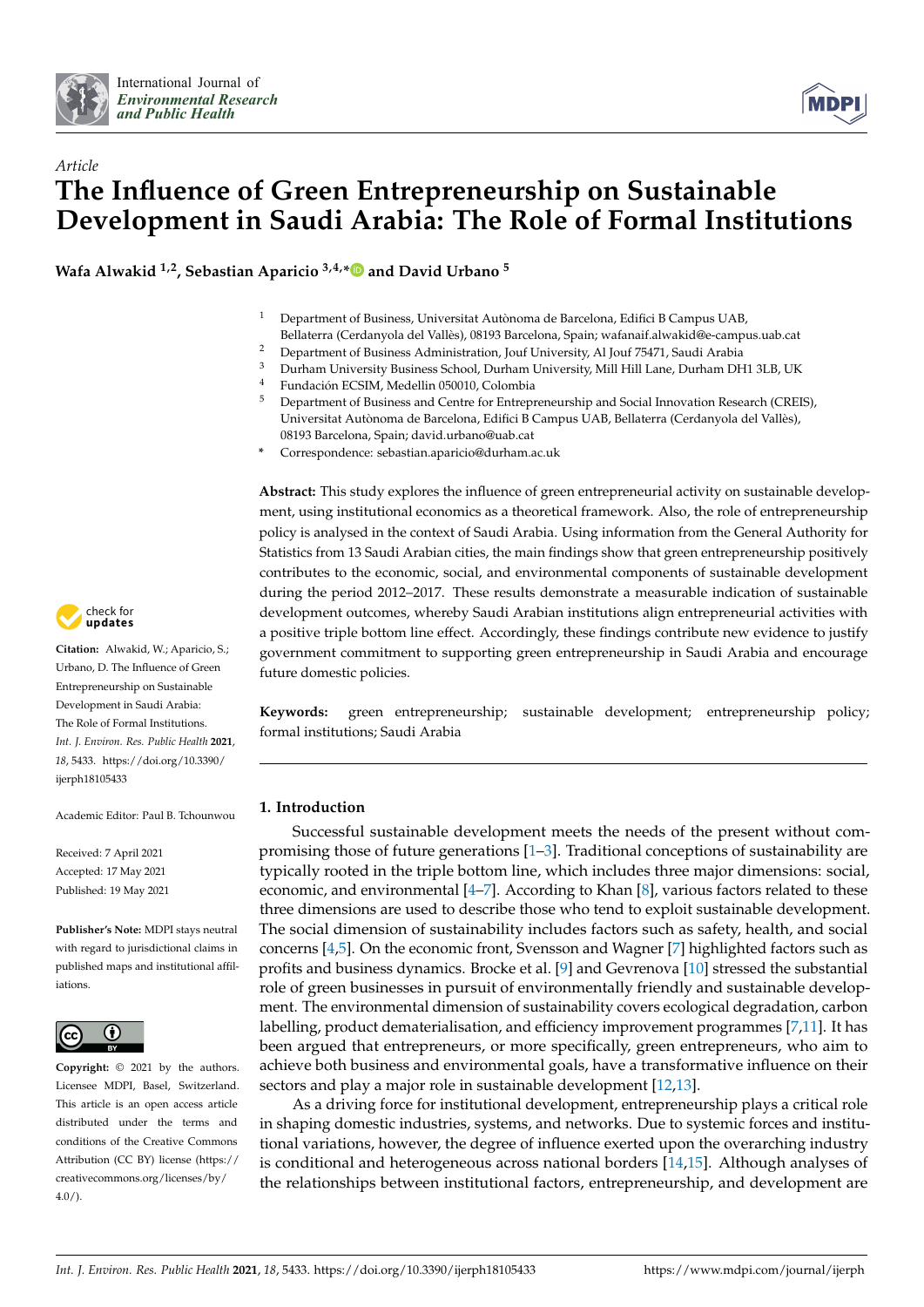proliferating, most of the literature remains framed by traditional views such as endogenous growth and Schumpeterian theory [\[15\]](#page-20-10). Considering green entrepreneurial activities within the (sustainable) development process requires expanding our perspective, as green entrepreneurs are a part of complex sociotechnical networks and are impacted by other actors, social institutions, policies, and regulations. Zahraie et al. [\[16\]](#page-20-11) found that green entrepreneurs struggle to break through dominant trends, but regulative support at appropriate moments may help this transition by promoting a vision for collective action. Similar findings were reported by Demirel et al. [\[17\]](#page-20-12), who suggested that governments play a large role in giving green entrepreneurship legitimacy by awarding contracts, enforcing environmental legislation, or facilitating financing. Yi [\[18\]](#page-20-13) observed that university-level support of green entrepreneurship fosters an enabling environment for green businesses. Such prior research confirms a positive relationship between green entrepreneurship and green enterprise that is systemically linked to the oversight of governmental support in developing nations. Although scholars in this field have provided evidence supporting the link between environmental entrepreneurship and sustainability in developed economies [\[16](#page-20-11)[,19\]](#page-20-14), a lack of evidence and academic emphasis on developing countries such as Saudi Arabia raises questions as to the efficacy and transferability of such developmental propositions.

Therefore, the primary aim of this study is to explore the influence of green entrepreneurial activity on sustainable development. Also, the role of entrepreneurship policy is analysed in the context of Saudi Arabia. In accomplishing this aim, institutional economics [\[20\]](#page-20-15) is used as the theoretical foundation of this research to help us understand the relationship between green entrepreneurship and sustainable development. The utilisation of institutional economics enables us to observe the phenomenon from a different angle, which considers the existence of external factors (e.g., policies) affecting the association of green entrepreneurship with sustainable development. This relationship is tested through panel data models from 13 Saudi Arabian cities during the period from 2012–2017.

Predicting a strong, statistically significant relationship between domestic policies in Saudi Arabia, green entrepreneurship, and the triple bottom line, this study has critically explored time-series evidence from a selective array of multiregional proxies. Using information from the General Authority for Statistics (GAS) in Saudi Arabia, these findings confirm a precipitating relationship between green entrepreneurship and downstream transformation of social, economic, and environmental agendas. Furthermore, this study confirms the role of domestic entrepreneurship policies in supporting and directing entrepreneurial activities toward greener, more sustainable industry outcomes.

Different implications have been derived from this study. First, the influence of green entrepreneurship on sustainable development was analysed by comparing the affective influences of green and nongreen entrepreneurial initiatives on industry outcomes. Second, empirical evidence regarding the social, economic, and environmental advantages of green entrepreneurship were identified, providing a developmental blueprint for improving intra-industry outcomes in future Saudi Arabian ventures. Third, these findings shed light on the differences in approaches towards green entrepreneurship and sustainable development in different regions of Saudi Arabia, highlighting the contagion effect of crossnational knowledge sharing for sustainability in a rapidly developing economy. Finally, the study extends previously available frameworks such as endogenous growth theories and the Schumpeterian theory of entrepreneurship by treating sustainable development as a composite index of economic, social, and environmental dimensions [\[21\]](#page-20-16). It also addresses a gap in the existing literature regarding the systemic influence of national regulatory policies on green entrepreneurship and domestic sustainability in Saudi Arabia.

The following section introduces the theoretical framework. Section [3](#page-3-0) discusses the conceptual foundations of the literature review and the development of the hypotheses. In Section [4,](#page-6-0) the methodology and data are explained, and the findings are presented in Section [5.](#page-9-0) Finally, Section [6](#page-13-0) comprises the study's conclusions, implications, limitations, and suggestions for further research.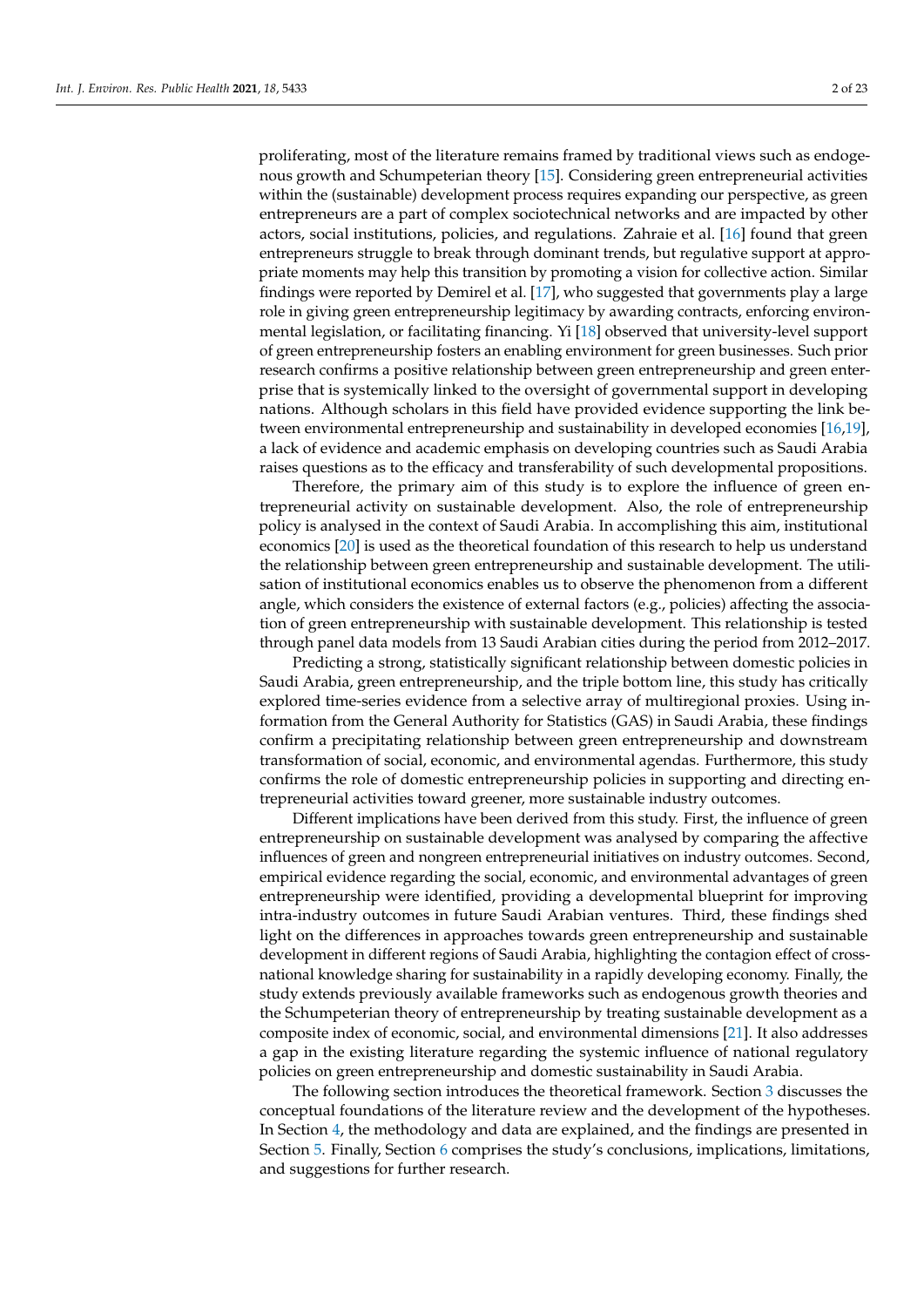#### **2. Institutional Economics, Green Entrepreneurship, and Sustainable Development: A Framework for the Saudi Arabian Context**

To comprehend the possible mechanisms behind the relationship between green entrepreneurship and sustainable development, this study adopted a paradigm of institutional economics [\[20](#page-20-15)[,22\]](#page-20-17), a widely utilised theoretical lens for entrepreneurship research on the role of interactions and choices in economic evolution [\[15](#page-20-10)[,23–](#page-20-18)[26\]](#page-20-19). Elaborating on this viewpoint, scholars have explored institutions as antecedents of entrepreneurial activity, as well as their relationships with economic growth [\[3,](#page-19-1)[15](#page-20-10)[,27](#page-20-20)[–29\]](#page-20-21). Drawing on North [\[20\]](#page-20-15), institutions are perceived as the source of rules guiding interactions amongst different actors (including firms). Accordingly, the existence of certain institutions creates divergence across regions and countries, as cultures and regulations define different patterns governing production and consumption decisions. For example, North [\[20\]](#page-20-15) finds differences between Western and Eastern economies, as well as Anglo-Saxon, Scandinavian, German, etc., countries. Although most of the prior research has focused on developed economies [\[15\]](#page-20-10), there is still a need to understand how institutions work in other places, which might impose barriers to entrepreneurship in different ways [\[8,](#page-20-2)[30\]](#page-20-22). Hence, the present study focuses on formal institutions in Saudi Arabia because these more readily inform the decisions of the country's policymakers.

Saudi Arabia is a strategic and important nation in the Middle East and the world [\[31](#page-20-23)[–34\]](#page-20-24). Saudi Arabia is the largest economy in the Middle East and the richest Arab country in the region [\[34](#page-20-24)[–36\]](#page-20-25). Petroleum products represent a large majority of exports (77% of total exports in 2019), followed by petrochemical products (around 14% of total exports) [\[33,](#page-20-26)[34](#page-20-24)[,37\]](#page-21-0). Machinery and electrical equipment account for the largest share of imports, followed by automobiles, chemical products, and metal products [\[33,](#page-20-26)[34](#page-20-24)[,38](#page-21-1)[,39\]](#page-21-2). The policy of large-scale public works undertaken by the authorities, as well as foreign direct investment, means that Saudi Arabia needs to provide governmental supportive policies for green entrepreneurial activities and sustainability. This supports and promotes the aim of reducing the vast overreliance of the economy of Saudi Arabia on oil [\[40\]](#page-21-3).

Government policies help to establish conditions for boosting environmentally friendly entrepreneurship [\[41\]](#page-21-4). The need for development through entrepreneurship has to be balanced with the need to preserve the opportunity for future generations to reach and enjoy a high quality of life and to sustain the environment; this is what the Saudi Arabian government is trying to achieve. The vision for Saudi Arabia in 2030 [\[42\]](#page-21-5) includes a suite of government-level policies that support economic and social improvements. A particular focus of the Saudi Arabian government and the executive has been to reduce the country's dependence on oil as one of the major industries and to diversify into other sectors such as clean energy, health, and tourism. Green entrepreneurship and a focus on a holistic approach to economic development that balances people, profit, and planet is thus a cornerstone of Saudi Arabia's long-term national strategy [\[43\]](#page-21-6). Additionally, environmentally sustainable practices develop the social and economic performance of firms in the long term [\[44\]](#page-21-7).

The policies adopted by Saudi Arabia are consistent with the growing need to address environmental threats and to protect the environment. The work by Yi [\[18\]](#page-20-13), Alwakid et al. [\[43\]](#page-21-6), and Ndubisi and Nair [\[45\]](#page-21-8) suggests that there is a need for companies to adopt a green approach. In developing countries, environmental actions are of prime importance [\[46\]](#page-21-9). However, it is not clear whether the actions of the Saudi Arabian government are leading to their intended effects. It is possible that the government either uses resources inefficiently or faces obstacles in implementing environmental policies. For this study, it was critical for additional research related to Saudi Arabia to illuminate whether institutional effects support green entrepreneurship, or whether other factors influence the progression from traditional to sustainable enterprise.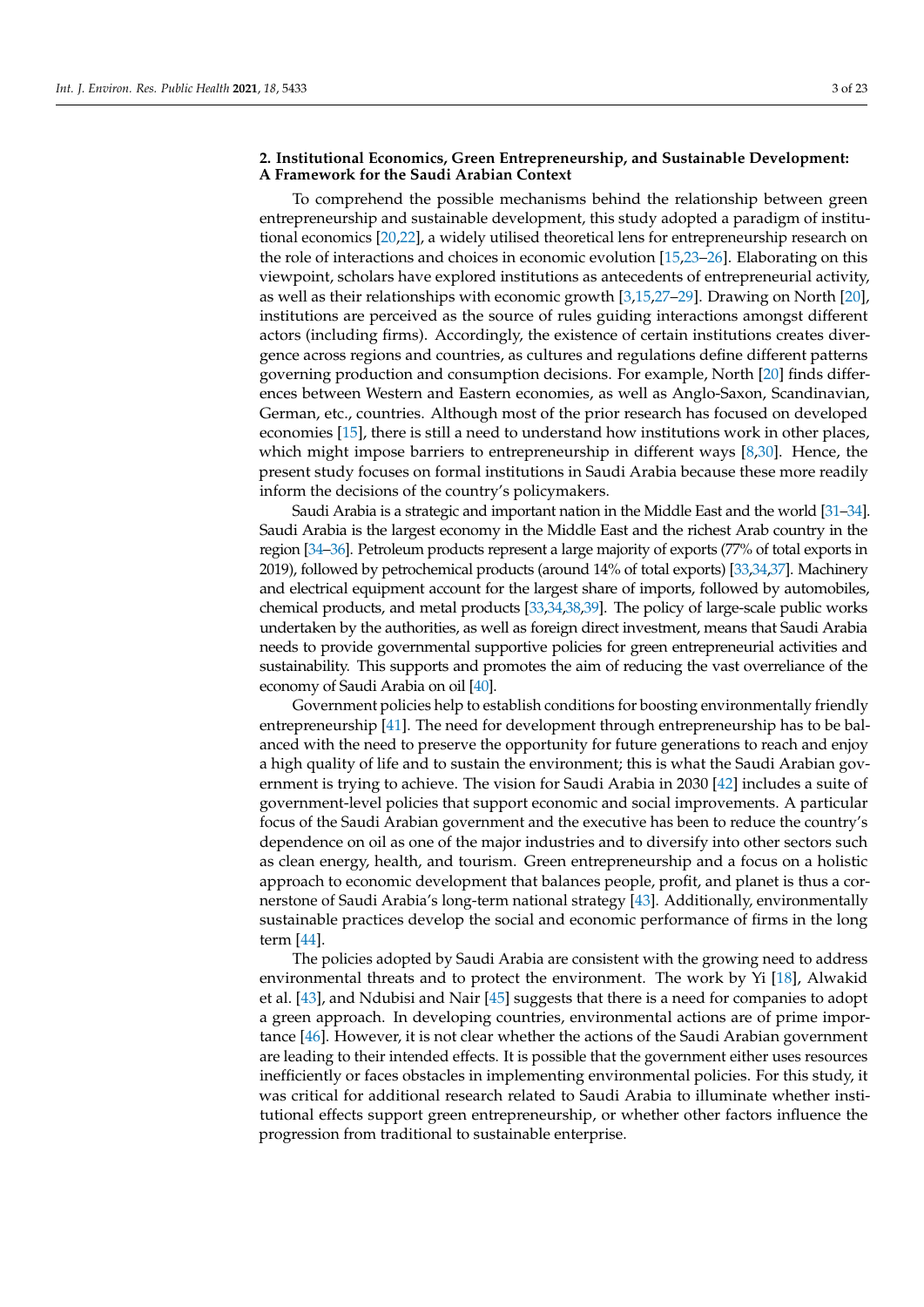#### <span id="page-3-0"></span>**3. Literature Review and Hypotheses**

#### *3.1. Green Entrepreneurship and the Triple Bottom Line*

Green entrepreneurship and sustainable development are very closely linked [\[12\]](#page-20-7). Previous studies do not always agree on the direction of causality, and the relationship is often viewed as bidirectional with feedback loops [\[2](#page-19-2)[,47](#page-21-10)[,48\]](#page-21-11). The problem might come from the conceptualisation itself, as, for example, green entrepreneurship might not only be associated with environmental purposes but also social ones, so there might be an overlap between green and social entrepreneurship [\[3](#page-19-1)[,43\]](#page-21-6). In our case, we perceive green entrepreneurial activity as those initiatives focused on solving environmental problems while following rules and regulations oriented to tackling global warming, use of clean energy, recycling standards, etc., [\[3,](#page-19-1)[13\]](#page-20-8). By following this approach, we can observe the sustainable entrepreneurship phenomenon as an engine for development shaped by institutional factors [\[15\]](#page-20-10). Hence, the natural sequence running from institutions to entrepreneurship and development [\[15,](#page-20-10)[27,](#page-20-20)[28\]](#page-20-27) helps overcome the bidirectional problem. Yet, this approach is mostly focused on economic outcomes, raising the need to further explore development beyond economic terms. In this regard, Delai and Takahashi [\[4\]](#page-20-0), Svensson and Wagner [\[7\]](#page-20-1), and Johnson and Schaltegger [\[12\]](#page-20-7), amongst others, have tackled this problem through the utilisation of the triple bottom line, which consists of equally weighting those factors involved in sustainability; namely, economic, environmental, and social dimensions. Using this approach suggests that all dimensions are part of a system, which needs balance for perfect functioning [\[7\]](#page-20-1).

As an example, Rodrigues and Franco [\[49\]](#page-21-12) developed a composite index of sustainability indicators to assess the affective influences of social, economic, and environmental factors on sustainable development in Portuguese cities. The evidence confirmed measurable developmental effects, including the economic influences on green entrepreneurship, social influences on social cohesion and sustainable lifestyles, and environmental effects on resource management and network efficiency. Similarly, Ukko et al. [\[50\]](#page-21-13) assessed the affective influence of social, environmental, and economic dimensions on sustainability intentions in shifting SMEs towards improved sustainability commitments. Such findings confirmed the compelling and progressive influence of a triple bottom line on sustainability awareness, priority setting, and enterprise transformation. The following further distils these relationships into their operative dimensions.

#### 3.1.1. Social

The social dimension of sustainability characterises a relationship between entrepreneurship and stakeholder awareness, as businesses target improved responsibility and accountability in safety, health, and social considerations [\[4](#page-20-0)[,5\]](#page-20-3). Researchers including Delai and Takahashi [\[4\]](#page-20-0) and Khan et al. [\[5\]](#page-20-3) have elaborated on social determinants to explain the relationship between stakeholders and firms through human capital development, job creation, health factors, social recognition, and safety-related issues. Furthermore, Galdeano-Gomez et al. [\[51\]](#page-21-14) observed the direct correlation between socially responsible enterprise and the exploitation of green entrepreneurship and practices. As a catalyst for organisational change, Ukko et al. [\[50\]](#page-21-13) determined that social factors such as customer demand and community relationships are antecedents to organisational commitments to sustainable business practices. Despite such positive effects, social sustainability faces a number of challenges, such as balancing social welfare needs against business development and growth [\[52](#page-21-15)[–54\]](#page-21-16). As a means of progressive social transformation, Cai and Zhou [\[55\]](#page-21-17) and Jakhar [\[56\]](#page-21-18) therefore identified social recognition as a major element driving green innovation.

Schaltegger et al. [\[57\]](#page-21-19) defined green and sustainable entrepreneurship as a process that is attained by solving social and environmental problems through the selection of sustainable market opportunities using innovative techniques and business models. Studying social factors specific to human capital, Del Río et al. [\[58\]](#page-21-20) and Huang et al. [\[59\]](#page-21-21) highlighted the notion that human capital development (i.e., training), encourages employees to engage in sustainable methods. Similar evidence captured by Qi et al. [\[60\]](#page-21-22), and Doran and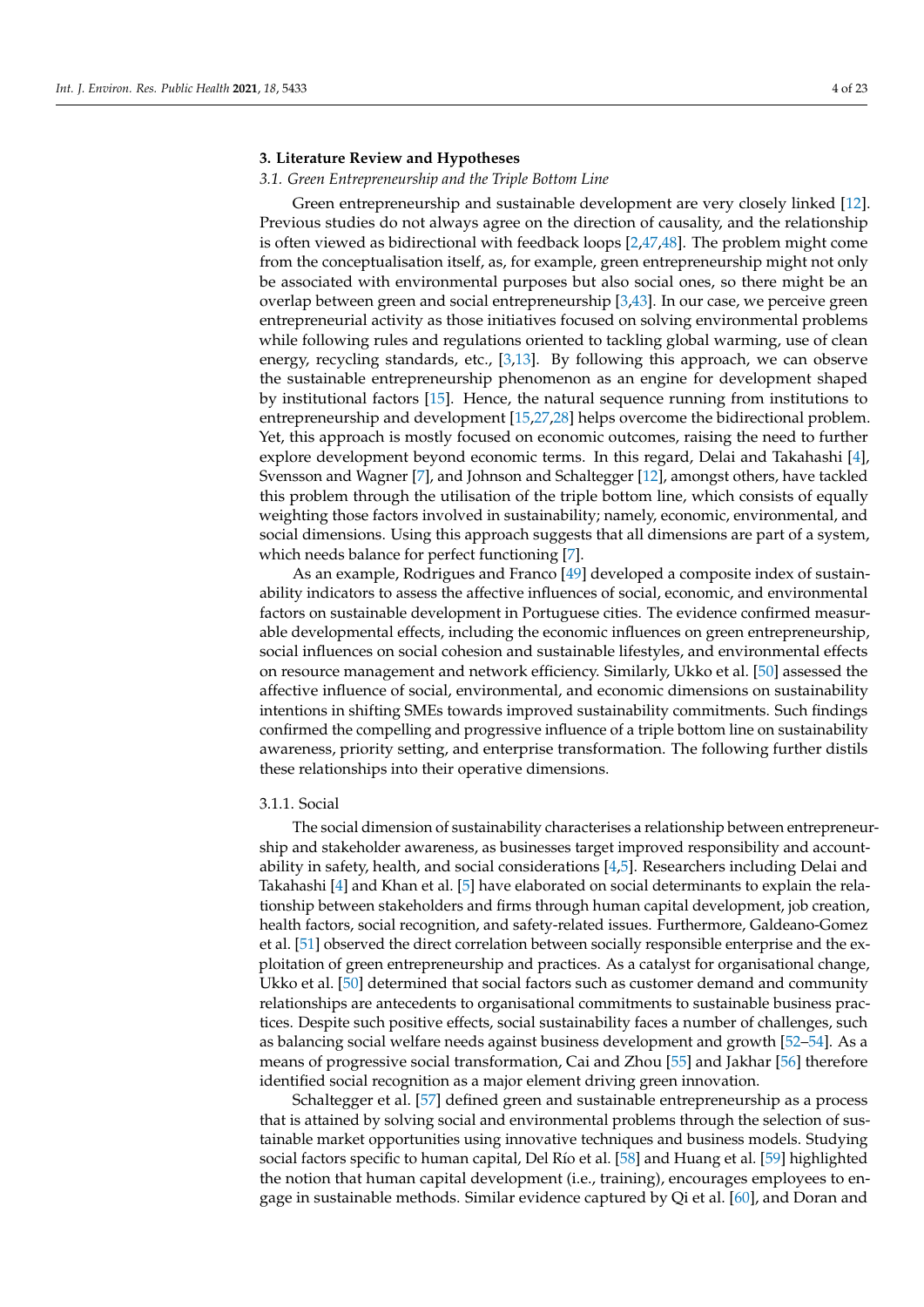Ryan [\[61\]](#page-21-23) supported the argument that commitment to human capital development leads to an increase in information flows that supports corporate innovation, green practices, and entrepreneurial orientation. By embracing what Estrin et al. [\[62\]](#page-21-24) identify as revised cooperative norms, the collaborative advantages of social entrepreneurship and progressive institutional change stimulate the downstream transformation of inefficient and underperforming systems. However, in transition economies where existing institutions and knowledge systems are weak or underdeveloped, Silajdzic et al. [\[63\]](#page-21-25) recognised that there is a need for social institutions, individual motives, and forward-thinking orientation to stimulate green entrepreneurship and catalyse institutional change. On the basis of the literature, the following hypothesis was proposed to examine the relationship between green/nongreen entrepreneurship and the social dimension of sustainability:

## **Hypothesis 1 (H1).** *Green entrepreneurship has a higher influence on the social dimension of sustainable development than nongreen entrepreneurship.*

#### 3.1.2. Economic

As both a catalyst for sustainable development and a condition of network efficiency, Zhang et al. [\[64\]](#page-21-26) observed a direct relationship between green entrepreneurship and economic outcomes. To operationalise such measures, Goodland [\[65\]](#page-21-27) and Mamede et al. [\[6\]](#page-20-28) modelled the maintenance of capital in a firm to assess the drivers of green entrepreneurship, highlighting the effects of system and network efficiencies on improved economic propositions. Focusing on specific strategies for improving sustainability, Svensson and Wagner [\[7\]](#page-20-1) weighed the effects of resource limitations and exhaustible inputs against business innovation and green investments across high-growth, high-innovation channels. Such findings confirm the predictions of Sheth et al. [\[66\]](#page-21-28), who linked enterprise motivations such as cost reduction and operational efficiency to the sourcing and adoption of greener, higher-performing industry solutions. Similarly, Lee [\[67\]](#page-21-29) and Lioutas et al. [\[54\]](#page-21-16) demonstrate the underlying effects of cost-saving motivations on openness to green innovation and entrepreneurship. Beyond such efficiency-based rationalisation, Hojnik and Ruzzier [\[68\]](#page-21-30), and Horbach et al. [\[69\]](#page-22-0) demonstrate a systemic connection between negative corporate externalities and emergent cost-saving, impact-reducing strategies that are based upon greener, higher-efficiency eco-innovation. As a catalyst for market innovation and sustainable development, the economic advantages of green entrepreneurship have the ability to stimulate economic activity, increase productivity, maximise competitiveness, and create cutting-edge jobs [\[70\]](#page-22-1). Based on the studies covering the economic dimension of sustainability, the following hypothesis is proposed:

**Hypothesis 2 (H2).** *Green entrepreneurship has a higher influence on the economic dimension of sustainable development than nongreen entrepreneurship.*

#### 3.1.3. Environmental

The acknowledgement and reconciliation of environmental vulnerabilities is a critical antecedent to improving sustainable development [\[63\]](#page-21-25). Brocke et al. [\[9\]](#page-20-4) and Gevrenova [\[10\]](#page-20-5) reported evidence of the substantial role played by green businesses in the pursuit of environmentally friendly and sustainable development. Suggested measures for promoting a green entrepreneurial spirit included the use of organic products, stringent rules and regulations with regard to emissions and pollution, efficient use of natural resources, and environmentally friendly practices for logistics and supply management [\[71\]](#page-22-2). As environmental awareness increases, the pursuit of organisational responsibility and the delivery of greener business solutions is critical to the maintenance of a responsible, eco-friendly reputation and brand identity [\[62\]](#page-21-24). Nikolaoua et al. [\[71\]](#page-22-2) demonstrated that the foundations of green entrepreneurship are developed by those entrepreneurs who are willing to trust innovative technologies and embrace greener, more sustainable products. Based upon these studies regarding the environmental aspect of sustainability, the following hypothesis was proposed: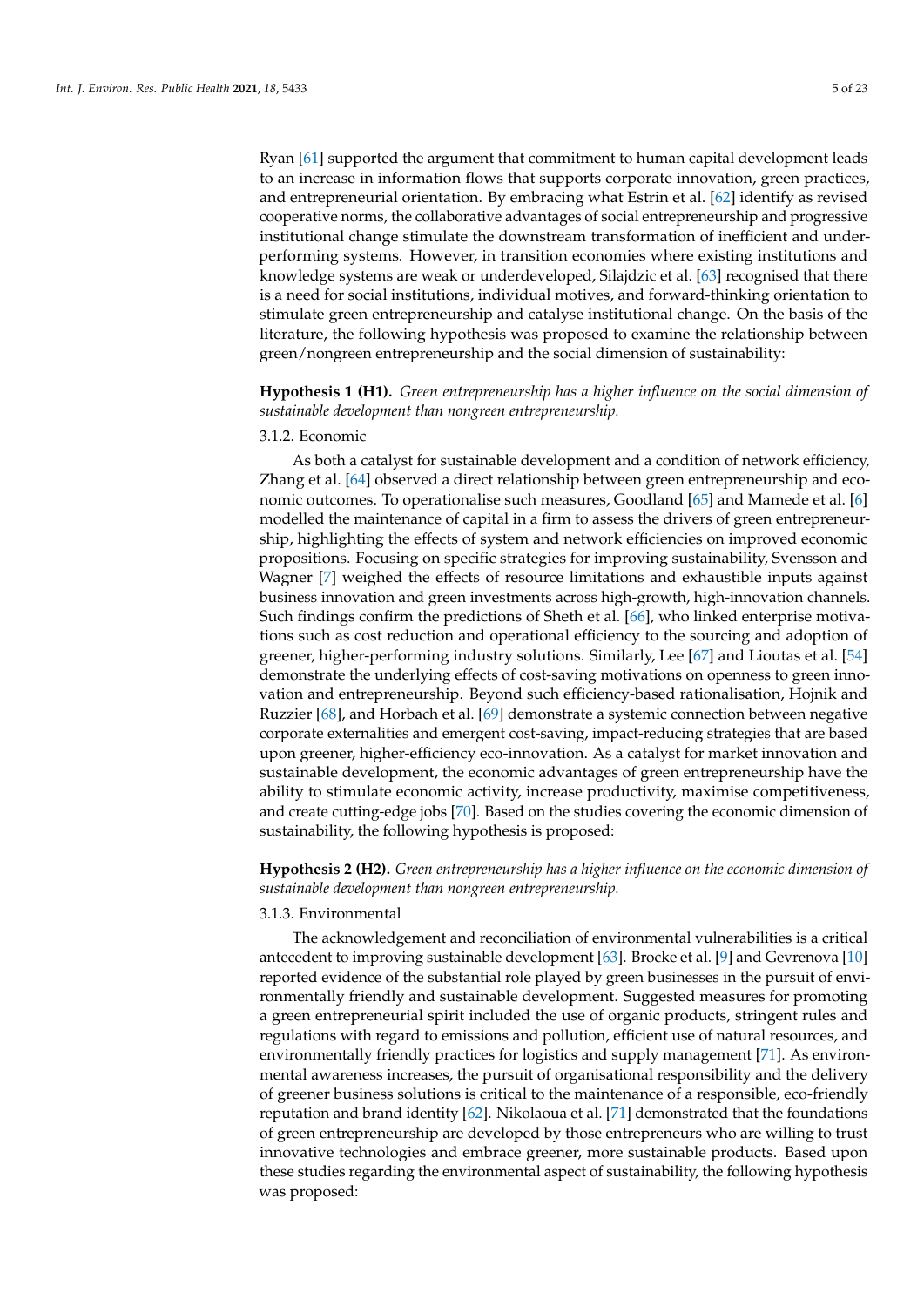### **Hypothesis 3 (H3).** *Green entrepreneurship has a higher influence on the environmental dimension of sustainable development than nongreen entrepreneurship.*

#### *3.2. The Role of Entrepreneurship Policy in Green Entrepreneurial Activity and Sustainable Development*

Three further hypotheses were proffered to test the moderating influence of entrepreneurship policy on the three dimensions of sustainability through the mechanism of green/nongreen entrepreneurial activity. Scholars have explored institutions as antecedents of entrepreneurial activity, as well as and their relationships with economic growth [\[27,](#page-20-20)[29\]](#page-20-21). According to Urbano et al. [\[15\]](#page-20-10), the institutional approach provides a broad insight into understanding how institutions are related to entrepreneurial activity, as well as identifying which institutions are most important in reflecting the entrepreneurship rates that enhance economic growth. From the perspective of institutional economics, formal institutions can adjust their policies much more quickly than informal institutions [\[22\]](#page-20-17).

These hypotheses stem from the literature on institutional theory, which states that both formal and informal institutions may influence the adoption of sustainable business practices. Governments may foster specific cultural and social norms that correspond to a bidirectional relationship between formal and informal institutions in the framework of institutional economics [\[22\]](#page-20-17). Supportive institutional conditions are necessary for the development of green entrepreneurship [\[72\]](#page-22-3). This suggests that entrepreneurship policies might moderate the effect of green entrepreneurship by offering additional incentives for socially responsible businesses, which could translate into a positive relationship between sustainability and green entrepreneurship. In contrast, government investments in accelerated economic development or sector-selective growth, such as in the oil and gas industry in Saudi Arabia, have the potential to reduce sustainability and inhibit green entrepreneurial investments [\[69,](#page-22-0)[70\]](#page-22-1).

To refocus domestic agendas on greener, more sustainable practices, governments also have the capacity to enforce and promote environmentally sound production methods [\[73\]](#page-22-4) and to influence the policies shaping firm practices and investment objectives [\[74\]](#page-22-5). As incentivising measures, domestic entrepreneurship policies can leverage subsidies and target investment sectors in order to systemically increase the commitment to greener, more responsible enterprise [\[75\]](#page-22-6). In this regard, the affective influence of entrepreneurial policies could affect economic, social, and environmental issues.

Institutional theory predicts that through shifting policy measures and government support, institutional changes have the potential to shift social, cultural, and economic values towards improved sustainability [\[20\]](#page-20-15). As a catalyst for green entrepreneurship, government commitments to supportive and responsible institutional policies have the potential to catalyse change and encourage greater investment in innovative and responsible practices [\[75\]](#page-22-6). However, governments may prioritise more immediate social or economic problems over environmental concerns and therefore adjust entrepreneurship policies to tackle inequality, unemployment, poverty, and infrastructure deficiencies rather than pursue sustainable development [\[72\]](#page-22-3). The net moderating impact of entrepreneurship policy on the environmental aspect of sustainable development may then be ambiguous. A consequence of this approach concerns the government's abovementioned capacity to enforce and promote environmentally sound production methods [\[73\]](#page-22-4). On the basis of institutional theory, three additional hypotheses were therefore proposed:

**Hypothesis 4A (H4A).** *Entrepreneurship policy has a positive moderating influence on the relationship between green entrepreneurship and the social dimension of sustainable development.*

**Hypothesis 4B (H4B).** *Entrepreneurship policy has a positive moderating influence on the relationship between green entrepreneurship and the economic dimension of sustainable development.*

**Hypothesis 4C (H4C).** *Entrepreneurship policy has a positive moderating influence on the relationship between green entrepreneurship and the environmental dimension of sustainable development.*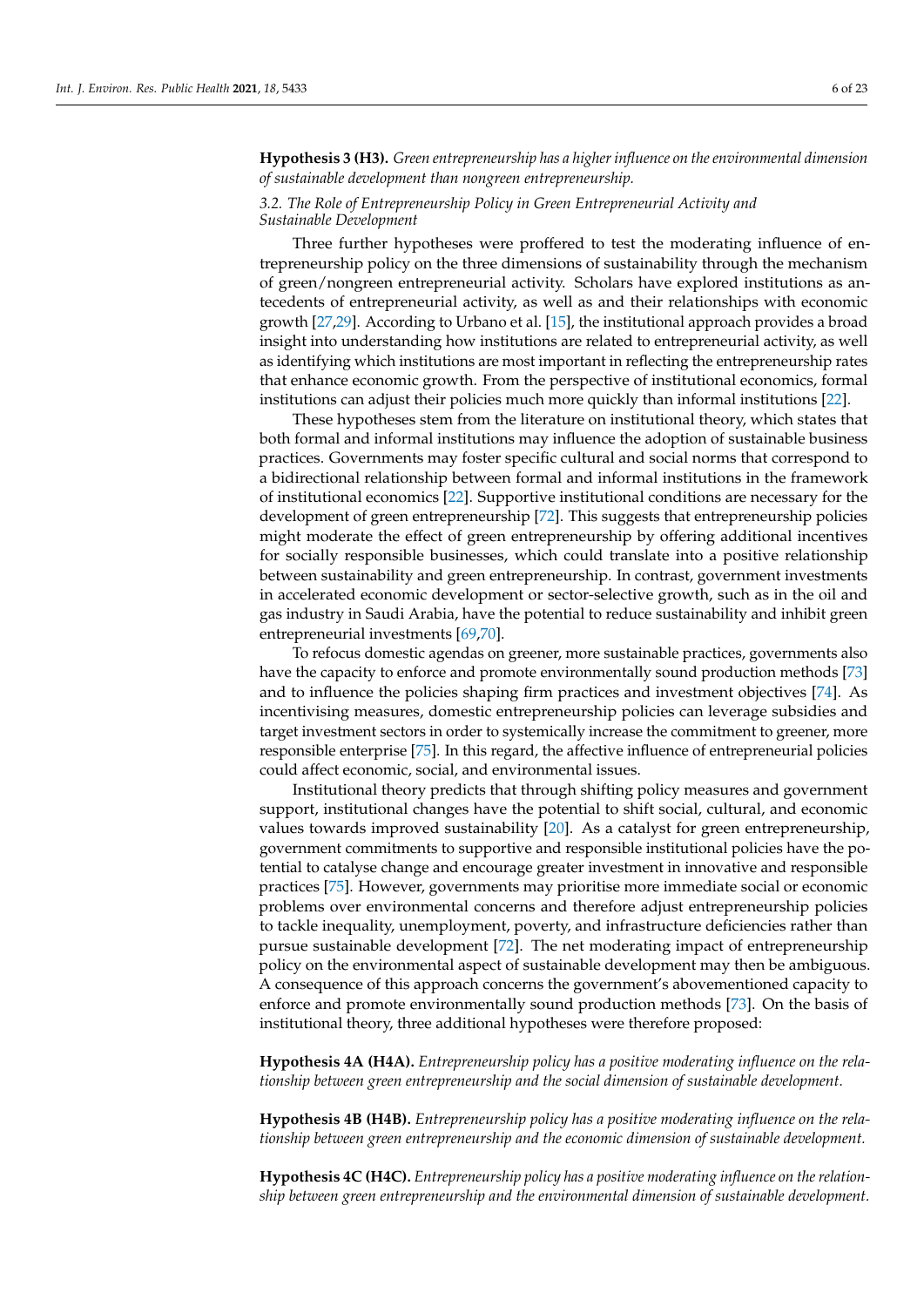*opment.*

<span id="page-6-1"></span>

Figure [1](#page-6-1) portrays our conceptual model. Figure 1 portrays our conceptual model.

**Figure 1.** Conceptual model. **Figure 1.** Conceptual model.

### <span id="page-6-0"></span>**4. Materials and Methods 4. Materials and Methods**

## *4.1. Data and Variables 4.1. Data and Variables*

This section describes the data, sample, and methodology used in the present study, which drew on the reports from the General Authority for Statistics (GAS) and annual which drew on the reports from the General Authority for Statistics (GAS) and annual reports of the General Authority for Meteorology and Environmental Protection (GAMEP). Regional data for 13 cities in Saudi Arabia for the period 2012–2017 were extracted, and the cities were used as proxies for the regions. The two main independent variables in  $\mathbf{d}$ the study were green and nongreen entrepreneurship in Saudi Arabia. Entrepreneurship preneurship policy constituted the third independent variable. The dependent variable development. Data on this variable were not readily accessible and therefore had to be<br>accepted to a compact to be looked and the mail their formation. Against the Acception fore to be constructed as a composite index based on the available information. [A](#page-15-0)ppendix A contains a contains a full table detailing the dependent, independent, and control variables. policy constituted the third independent variable. The dependent variable was sustainable

#### 4.1.1. Dependent Variables

The present study subdivided sustainable development into economic, social, and environmental components, mirroring the prior work conducted by Potluri and Phani [\[21\]](#page-20-16), who explored green entrepreneurship using the resource-based view (RBV). Following Secundo et al. [\[76\]](#page-22-7), the social dimension of sustainable development consisted of the following variables: (a) healthcare as a percentage of total government expenditure in the health and social development sector; (b) social policy—social investment in quality of life (i.e., total spending on development); (c) education as a percentage of total government expenditure on education; and (d) security as a percentage of total government expenditure on security and regional administration.

The social dimension of sustainable development was represented by a composite of several aspects, taking inspiration from the approach of Lee et al. [\[67\]](#page-21-29) and Potluri and Phani [\[21\]](#page-20-16), who observed that that higher levels of education and healthcare play a major role in sustainability. They also suggested that the achievement of sustainable development requires effective responses to a wide range of social issues, including inequality, insecurity, and conflict. This justifies government expenditure in various social sectors and represents the social dimension of sustainable development.

The economic dimension of sustainable development was represented by a composite of three aspects, taking inspiration from the composite approach of Potluri and Phani [\[21\]](#page-20-16) to source core variables, and from the arguments of Lee et al. [\[67\]](#page-21-29), which predict the direct intersection between sustainability and finance in the modern world. Accordingly, the economic dimension of sustainable development in the present study included: (a) Saudi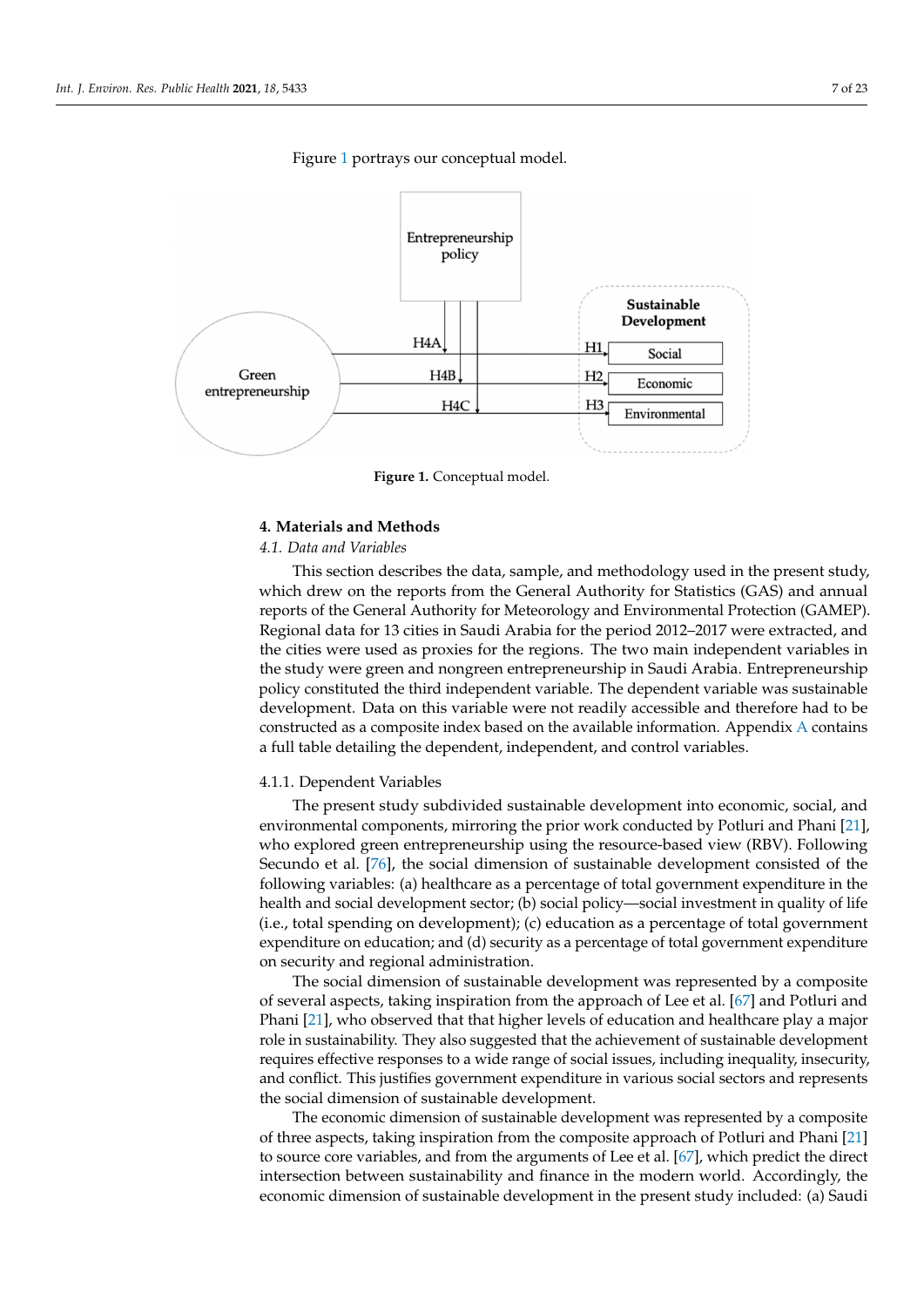Arabia's employment and unemployment rates (using data gathered from the General Authority for Statistics); (b) the level of financial development as measured by the density of banks, which were an indicator of economic growth driven by demand; and (c) the level of entrepreneurship and competition, as measured by the proportion of small businesses within the market.

These factors were consistent with numerous studies confirming the existence of a relationship between the presence of small firms and levels of entrepreneurial activity. For example, Qi et al. [\[60\]](#page-21-22) and Goldstein [\[77\]](#page-22-8) claimed that sustainability cannot be analysed in isolation from financial inclusion and financial sector development. Eustachio et al. [\[78\]](#page-22-9) studied global sustainability goals and concluded that economic activity and employment were essential elements of sustainability. The present study's inclusion of small businesses followed the strategy of Cantele and Zardini [\[79\]](#page-22-10), who found that small enterprises gained significant competitive advantage through green entrepreneurship.

The environmental dimension of sustainable development was measured by several variables, including (a) waste management and (b) recycling, based on empirical evidence of how the use of recycling and waste reduction helped to achieve sustainable production [\[80\]](#page-22-11). Preservation of the environment in cities and in rural regions has been used frequently as a factor in previous empirical research [\[80–](#page-22-11)[82\]](#page-22-12). Additional variables are (c) development assistance to conserve biological diversity and (d) the agricultural trend index (GAS data). All variables were rescaled to obtain comparable value ranges.

Appendix [B](#page-16-0) provides a summary of the factor analysis of the economic, social, and environmental components of sustainable development. Typically employed as a reductive instrument, PCA distils variance to its maximal and minimal factors, weighting variations to determine a discriminate representation of each observation vector [\[83\]](#page-22-13). The components of sustainable development were taken as the first principal components of the corresponding decomposition. The Kaiser–Meyer–Olkin Index was at least 0.75 for all three components of sustainable development, indicating that it was appropriate to use factor analysis to describe the data. Indicating a robust statistical representation, the weight of variance demonstrates a direct, significant relationship between key components and the underlying effects on sustainable development.

#### 4.1.2. Independent Variables

The core independent variables were measures of green and nongreen entrepreneurship. In Saudi Arabia, no database exists for green entrepreneurship; therefore, a proxy measure was adopted. The First Voluntary National Review [\[84\]](#page-22-14) determined whether Saudi Arabian firms had adhered to the standards of green entrepreneurship. This evaluation was based on the parameters set by the United Nations, which has called for the development and growth of businesses that meet sustainability goals. To measure these variables, we considered the number of firms that had adopted an environmentally sustainable business model as a proxy for green entrepreneurship, and the number of firms with high pollution rates (e.g., tonnes of carbon emissions) based on annual reports from the GAMEP as a proxy for nongreen entrepreneurship.

Entrepreneurship policy constituted another important independent variable in the present study. This independent variable expanded upon the findings of Obaji and Olugu [\[85\]](#page-22-15) by exploring the moderating influence of entrepreneurship policy on the relationships between entrepreneurship and various dimensions of sustainable development. Entrepreneurship policy is understood as the set of incentives and government procedures that facilitates the entrepreneurial process of establishing a company. Shuo [\[73\]](#page-22-4) explained how governments apply different mechanisms, such as subsidies, tax incentives, and government procurement guidelines, which enhance the economy's capacity to support entrepreneurial activity and affect entrepreneurs directly. All variables were rescaled to obtain comparable value ranges on a five-point Likert-style scale:  $1 = \text{very low or none}$ ,  $2 = \text{very low or none}$ low or minor,  $3 =$  moderate or significant,  $4 =$  high, and  $5 =$  very high. Each indicator was measured in percentage. The Likert scale relied upon a range of percentages to group the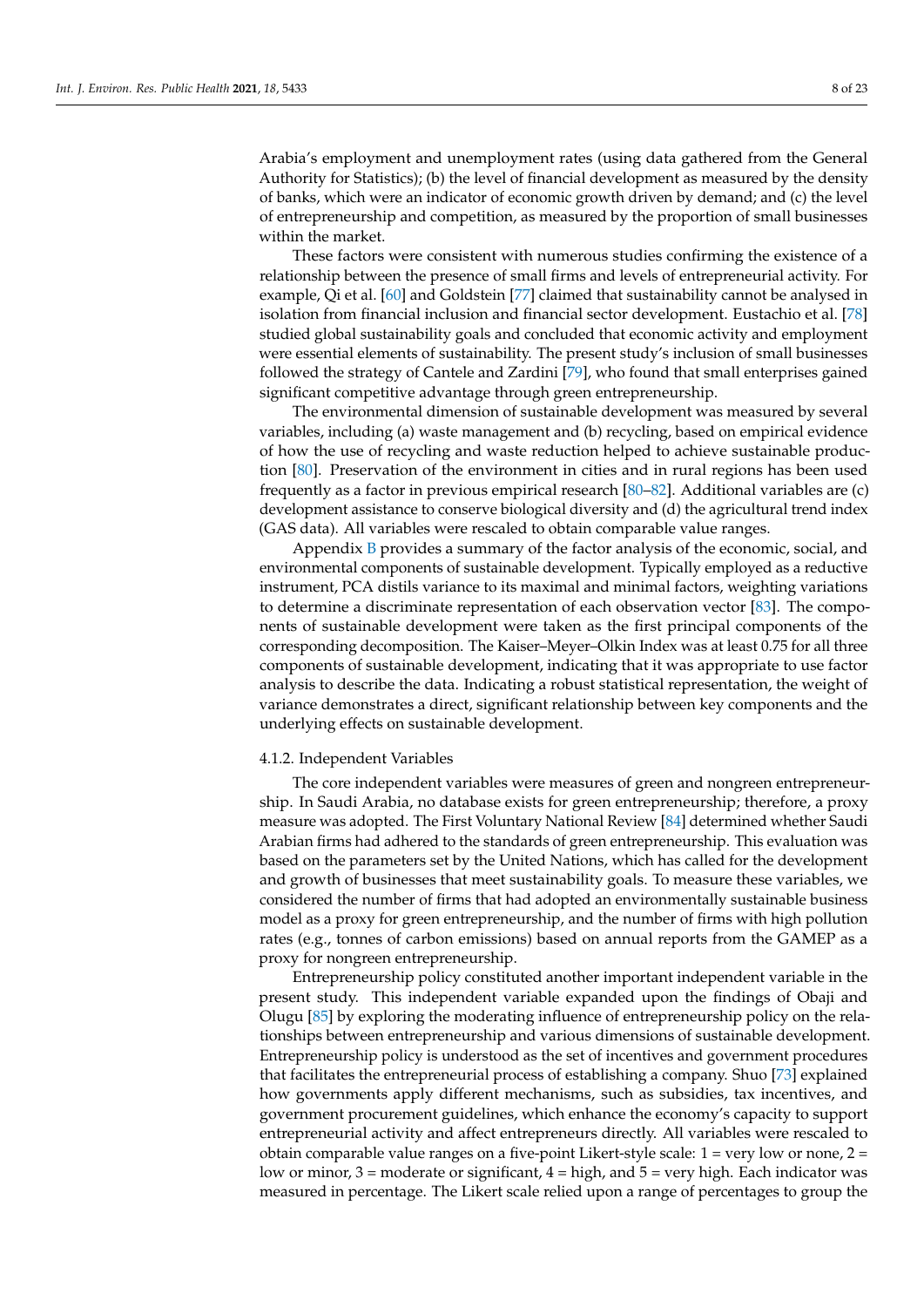outputs: (1) low percentages between zero and 20%, (2) low or minor percentages between 21% and 40%, (3) moderate or significant percentages between 41% and 60%, (4) high percentages between 60% and 80%, and (5) very high percentages between 80% and 100%.

#### 4.1.3. Control Variables

Other variables were also included in the model to control for additional factors that might help to explain sustainable development. We controlled for Saudi Arabia's national annual growth rate, which represented the value of the country's resources and which is increasingly sensitive to competitive forces in world markets. Environmental issues are sensitive to world markets because they shape the potential for economic growth by conditioning survival. In Saudi Arabia, the unsustainable use of resources is an important issue that is perpetuated by domestic dependence upon the oil and gas industry [\[86\]](#page-22-16). The annual growth rate was extracted from the annual reports of the General Authority for Statistics (GAfS) (2012–2017). Values for the annual growth rate were drawn from the five-year average for each city.

Another variable, environmental consciousness, was measured as the percentage of natural resources that were maintained at an appropriate level. This variable represented the reduction in the use of natural resources relative to output, that is, the extent to which a city was balanced in its use of natural resources [\[87\]](#page-22-17). According to Alwakid et al. [\[43\]](#page-21-6), environmental consciousness is positively associated with green entrepreneurship in Saudi Arabia. We controlled for the population of the area studied, since green entrepreneurship aims to minimise threats that may occur because of a decrease in natural resources, such as an increase in population growth [\[88](#page-22-18)[,89\]](#page-22-19). The data for this control variable were again extracted from the annual reports of the GAfS. The variable's value was population size, which increased in each area during the five-year study. The size of a city (which was included as a control variable) may affect the availability of natural resources and also its rate of natural resource depletion; a larger city leads to a greater demand for natural resources [\[86\]](#page-22-16).

The level of education in each city was included as a control variable. Governments aim to improve access to high-quality education, which may be required for the achievement of sustainable development at all levels and in all social contexts [\[49\]](#page-21-12). Effective policies can transform society by reorientating the education system and helping individuals to develop the knowledge, skills, values, and behaviours needed for sustainable development [\[90\]](#page-22-20). This variable was measured by the percentage of people with a postgraduate degree in each city. According to Abdul [\[91\]](#page-22-21), an increase in the number of postgraduate students is of the utmost importance to entrepreneurship. The average number of beneficiaries of basic services (e.g., water and electricity utilities) and economic activity—as measured by per capita growth in total output—was included as an additional control variable.

This study also controlled for the preservation of the environment in the agricultural and municipal sectors, namely through temporal orientation, which was defined as the rate at which public and private organisations adopted environmental measures in each city. According to Alwakid et al. [\[43\]](#page-21-6), temporal orientation is positively associated with green entrepreneurship in Saudi Arabia. Entrepreneurs operating in environments of high temporal orientation often need to compete with other firms by taking advantage of the dynamic market conditions to create novel products or services, thus addressing emerging environmental needs [\[92\]](#page-22-22). The final control variable was innovation policy. This is a relatively new concern for policymakers [\[93\]](#page-22-23). Mohnen and Röller [\[94\]](#page-22-24) noted that innovation policy encompassed a range of policies that encouraged firms to create and offer new products and services. The values for this particular variable were based on a five-point Likert-style scale:  $1 = \text{very low to } 5 = \text{very high. Appendix A provides further}$  $1 = \text{very low to } 5 = \text{very high. Appendix A provides further}$  $1 = \text{very low to } 5 = \text{very high. Appendix A provides further}$ details about the variables.

The entrepreneurial orientation of the firms in the dataset was determined either by their age (new) and/or size (small) measured by turnover at the time of the data collection.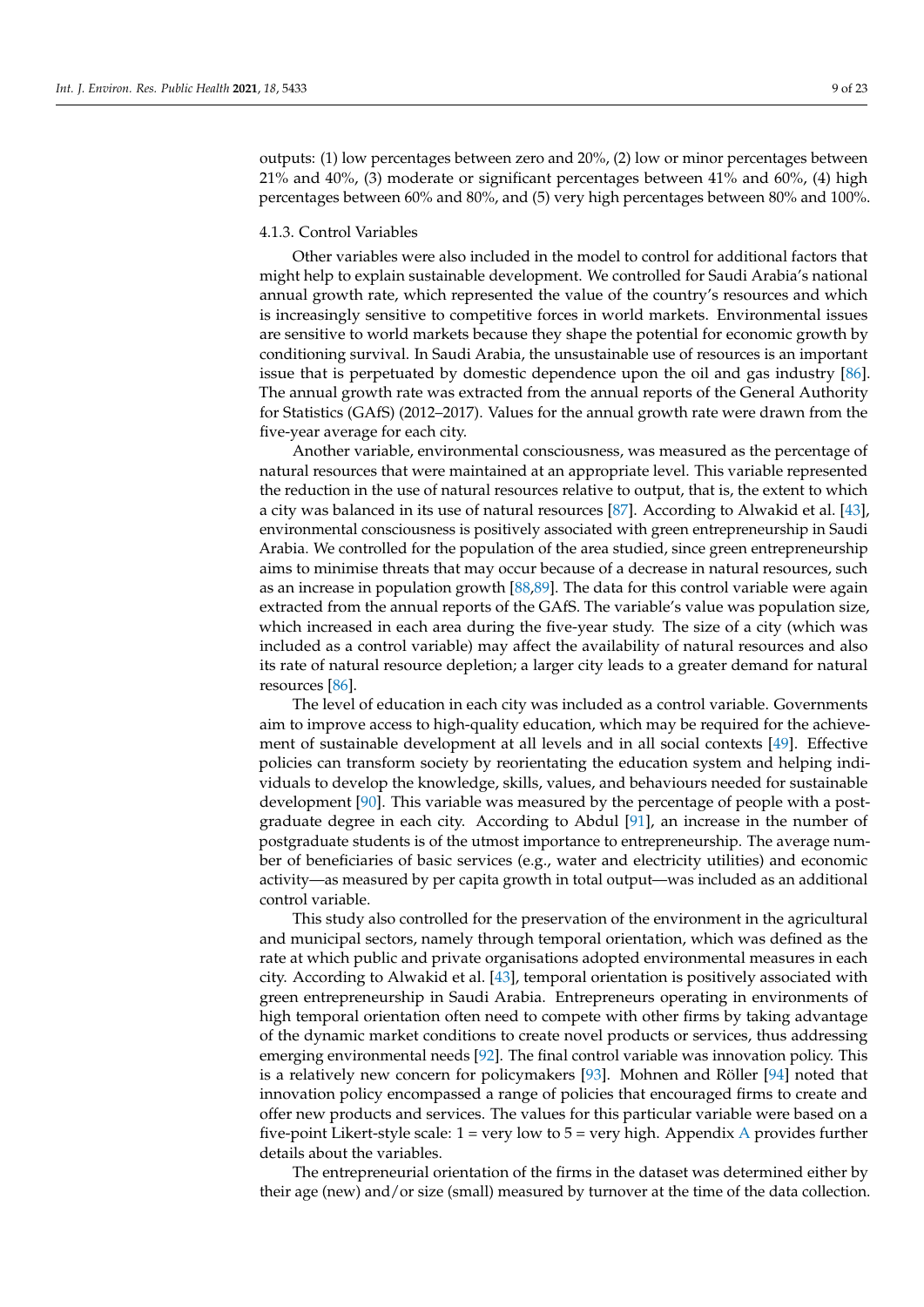Kücher et al. [\[95\]](#page-22-25) regarded any firm under the age of three to be entrepreneurial in nature. Beyond that period, the firm is considered typically to have moved into a secondary phase of maturity [\[96\]](#page-22-26); as both regional and global studies on the survival rates of small firms have illustrated, failure is most likely to occur within these initial three years. Firm size was also treated as a proxy for entrepreneurial activity. Revilla et al. [\[97\]](#page-22-27) showed that smaller firms retain characteristics of entrepreneurship and entrepreneurial orientation even as they mature. This is evidenced by agility, responsiveness, and adaptability.

#### *4.2. Modelling Approach*

Fixed effects (FE) models were used to test whether green and nongreen entrepreneurship influenced sustainable development and to test the moderating influence of entrepreneurship policy on the relationship between green entrepreneurship and various dimensions of sustainable development. Equation (1) specifies the overall FE model.

$$
SD_{it} = \alpha + \beta_1 GR_{it} + \beta_2 NonGR_{it} + \beta_3 GR_{it} \times EntP_{it} + \beta_4 NonGR_{it} \times EntP_{it}
$$
  
+ 
$$
\beta_5 EntP_{it} + \gamma Controls_{it} + \varepsilon_{it}
$$
 (1)

where *SD* is one of the three components of sustainable development, *GR* and *NonGR* are green and nongreen entrepreneurship, *EntP* is entrepreneurship policy, and *Controls* is the vector of the control variables. Each variable was normalised by its standard deviation and transformed using natural logarithms to improve the fit of the linear model.

The use of the FE technique allowed observation of the time effects in a cross-regional approach [\[98,](#page-22-28)[99\]](#page-22-29). Panel data are also better able to measure and identify effects not detectable simply in pure cross-section or pure time-series data [\[98\]](#page-22-28). This study focused only on the fixed effects, since utilising the full fixed model and carrying out the selection on the random effects within it resulted in additional noise, which stemmed from unnecessary fixed effects [\[98\]](#page-22-28). Accordingly, it was possible to capture changes in Saudi Arabian cities over time, which have different economic, geographical, and social characteristics, all of them observable through fixed effects.

A city-level analysis provided a more detailed exploration of entrepreneurship trends, both within and between states, as these can vary significantly [\[62\]](#page-21-24). In addition, different cities may have increased the level and regularity of observations, leading to higher levels of confirmed and verified results. Considering different cities in an array of locations allowed the opportunity to evaluate any significant influence, and the panel data technique modelled time effects using a cross-regional approach [\[63\]](#page-21-25).

#### <span id="page-9-0"></span>**5. Results**

The key descriptive statistics for the variables are shown in Table [1.](#page-10-0) Economic factors varied from −2.247–3.484 (M = 0.000, SD = 1.653). Social factors ranged from −2.526–4.044 (M = 0.000, SD = 1.578). Environmental factors ranged from −2.566–2.992 (M = 0.000, SD =1.627).

Pearson's correlation revealed that some of the variables had significant positive relationships and others insignificant relationships. For example, environmental factors showed a strong correlation with green entrepreneurship ( $r = 0.916$ ), whereas there was a moderate correlation between social factors and nongreen entrepreneurship  $(r = 0.643)$ . Table [2](#page-10-1) shows that both green entrepreneurship and nongreen entrepreneurship were highly correlated with the components of sustainable development. The correlation between independent variables was moderate to low, suggesting that there were no multicollinearity problems in the sample. Entrepreneurship policy did not appear to be correlated to the components of sustainable development.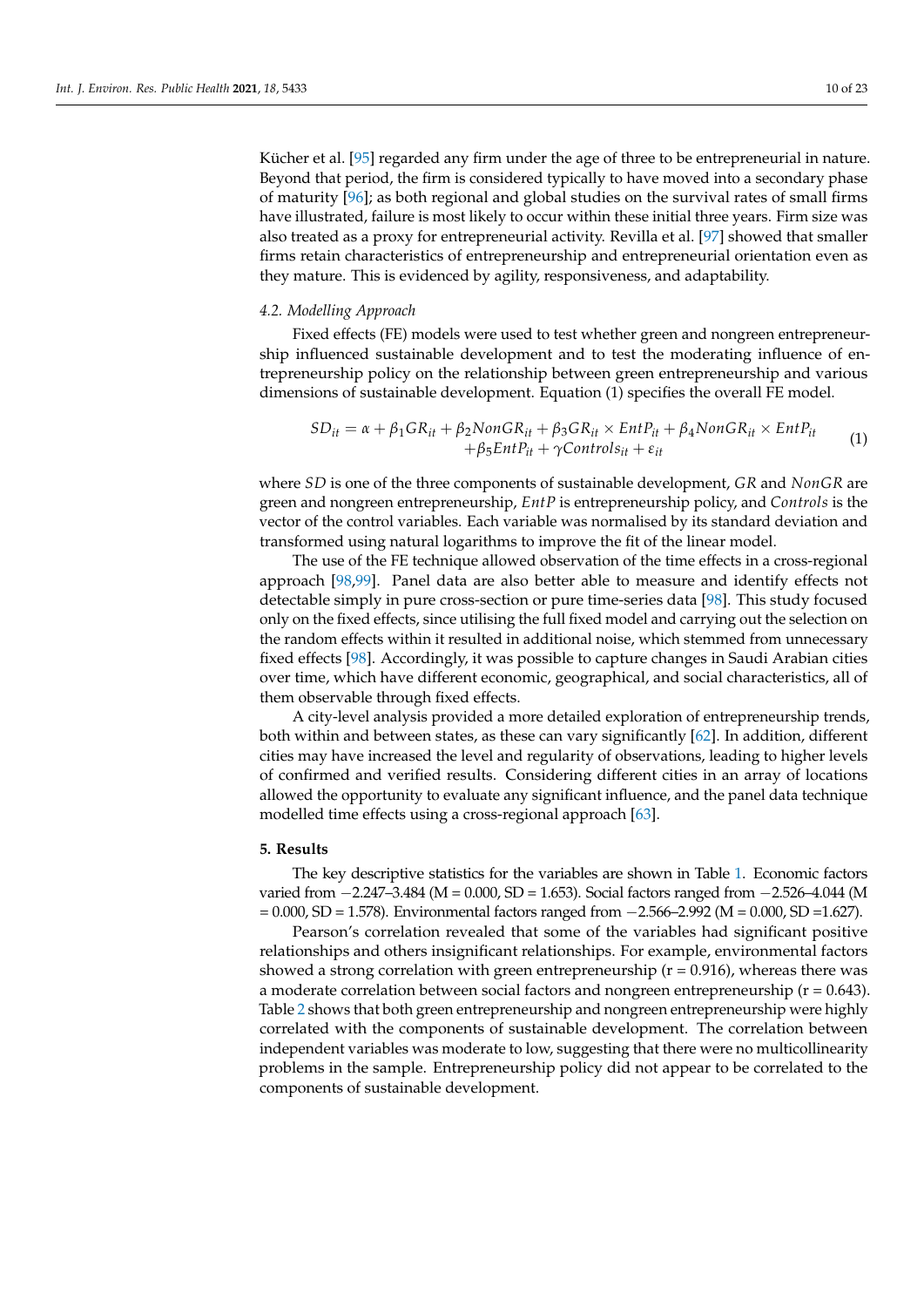<span id="page-10-0"></span>

| Variable                           | N  | Mean      | Std. Dev. | Min       | Max        |
|------------------------------------|----|-----------|-----------|-----------|------------|
| Dependent                          |    |           |           |           |            |
| <b>Economic Factors</b>            | 78 | 0.000     | 1.653     | $-2.247$  | 3.484      |
| Social Factors                     | 78 | 0.000     | 1.578     | $-2.526$  | 4.044      |
| <b>Environmental Factors</b>       | 78 | 0.000     | 1.627     | $-2.566$  | 2.992      |
| Independent                        |    |           |           |           |            |
| Green Entrepreneurship             | 78 | 56,204.81 | 69,147.11 | 1025      | 253,653    |
| Nongreen Entrepreneurship          | 78 | 80,906.64 | 74,476.37 | 9241      | 254,032    |
| Controls                           |    |           |           |           |            |
| Resources                          | 78 | 3.475     | 1.291     | 1.402     | 7.421      |
| Population                         | 78 | 2,232,516 | 2,737,204 | 139,114.2 | 14,200,000 |
| Education                          | 78 | 6.408     | 1.875     | 3.262     | 11.181     |
| City Size                          | 78 | 144,677.1 | 137,752   | 5,287.588 | 769,082.3  |
| <b>Economic Activity</b>           | 78 | 0.255     | 1.154     | $-4.419$  | 2.196      |
| <b>Environmental Preservation</b>  | 78 | 30.090    | 17.000    | 6         | 87         |
| <b>Basic Services</b>              | 78 | 82.723    | 15.388    | 46.442    | 100.000    |
| <b>Environmental Consciousness</b> | 39 | 6.182     | 3.081     | 2.108     | 15.536     |
| <b>Innovation Policy</b>           | 52 | 2.085     | 0.954     | 1         | 5          |
| Temporal Orientation               | 39 | 59.347    | 22.779    | 25.721    | 135.861    |
| <b>Interaction Variables</b>       |    |           |           |           |            |
| Entrepreneurship Policy            | 52 | 1.783     | 0.819     |           | 5          |

**Table 1.** Summary statistics.

**Table 2.** Correlation matrix.

<span id="page-10-1"></span>

|    | <b>VARIABLE</b>                    | $\mathbf{1}$ | $\overline{2}$ | 3        | 4        | 5        | 6        | 7        | 8        |
|----|------------------------------------|--------------|----------------|----------|----------|----------|----------|----------|----------|
| 1  | Economic Factors                   | 1.000        |                |          |          |          |          |          |          |
| 2  | Social Factors                     | 0.836        | 1.000          |          |          |          |          |          |          |
| 3  | <b>Environmental Factors</b>       | 0.938        | 0.862          | 1.000    |          |          |          |          |          |
| 4  | Green Entrepreneurship             | 0.943        | 0.811          | 0.916    | 1.000    |          |          |          |          |
| 5  | Nongreen Entrepreneurship          | 0.795        | 0.643          | 0.768    | 0.893    | 1.000    |          |          |          |
| 6  | Resources                          | $-0.074$     | $-0.072$       | $-0.096$ | $-0.116$ | $-0.096$ | 1.000    |          |          |
| 7  | Population                         | 0.602        | 0.398          | 0.570    | 0.606    | 0.690    | 0.134    | 1.000    |          |
| 8  | Education                          | 0.540        | 0.407          | 0.481    | 0.582    | 0.531    | 0.126    | 0.486    | 1.000    |
| 9  | City Size                          | 0.005        | $-0.011$       | 0.045    | $-0.004$ | 0.041    | 0.129    | 0.154    | $-0.065$ |
| 10 | Economic Activity                  | $-0.080$     | $-0.090$       | $-0.068$ | $-0.083$ | $-0.119$ | $-0.139$ | $-0.146$ | $-0.187$ |
| 11 | <b>Environmental Preservation</b>  | $-0.013$     | $-0.037$       | $-0.012$ | $-0.001$ | $-0.018$ | $-0.141$ | 0.023    | 0.000    |
| 12 | <b>Basic Services</b>              | 0.171        | 0.087          | 0.163    | 0.077    | 0.083    | 0.143    | 0.179    | $-0.054$ |
| 13 | <b>Environmental Consciousness</b> | $-0.119$     | 0.075          | 0.041    | $-0.087$ | $-0.053$ | 0.035    | 0.062    | $-0.102$ |
| 14 | Temporal Orientation               | $-0.108$     | $-0.131$       | $-0.130$ | $-0.163$ | $-0.229$ | $-0.147$ | $-0.069$ | $-0.205$ |
| 15 | <b>Innovation Policy</b>           | 0.189        | 0.279          | 0.198    | 0.169    | 0.140    | $-0.045$ | 0.150    | 0.138    |
| 16 | <b>Entrepreneurship Policy</b>     | 0.054        | 0.018          | $-0.007$ | 0.028    | 0.020    | 0.028    | $-0.001$ | $-0.182$ |
| 9  | City Size                          | 1.000        |                |          |          |          |          |          |          |
| 10 | Economic Activity                  | 0.136        | 1.000          |          |          |          |          |          |          |
| 11 | <b>Environmental Preservation</b>  | $-0.037$     | 0.073          | 1.000    |          |          |          |          |          |
| 12 | <b>Basic Services</b>              | 0.210        | 0.040          | $-0.174$ | 1.000    |          |          |          |          |
| 13 | <b>Environmental Consciousness</b> | $-0.193$     | $-0.229$       | $-0.212$ | 0.353    | 1.000    |          |          |          |
| 14 | <b>Temporal Orientation</b>        | $-0.013$     | 0.161          | 0.371    | 0.021    | $-0.036$ | 1.000    |          |          |
| 15 | <b>Innovation Policy</b>           | 0.160        | $-0.177$       | $-0.214$ | 0.058    | 0.083    | $-0.189$ | 1.000    |          |
| 16 | <b>Entrepreneurship Policy</b>     | $-0.103$     | $-0.064$       | $-0.355$ | 0.023    | $-0.130$ | $-0.167$ | 0.068    | 1.000    |

Correlations in bold are significant at *p* < 0.01.

Table [3](#page-11-0) illustrates a synthesis of the key results for all of the panel data models with fixed effects evaluating social, economic, and environmental dependent variables (see Appendices [C–](#page-17-0)[E\)](#page-19-3). Only the controlled variables were included in models 1, 4, and 7. The other three models (2, 5, and 8) were then set, each with one predictor representing each hypothesis. Finally, additional models (3, 6, and 9), which included all predictors (i.e.,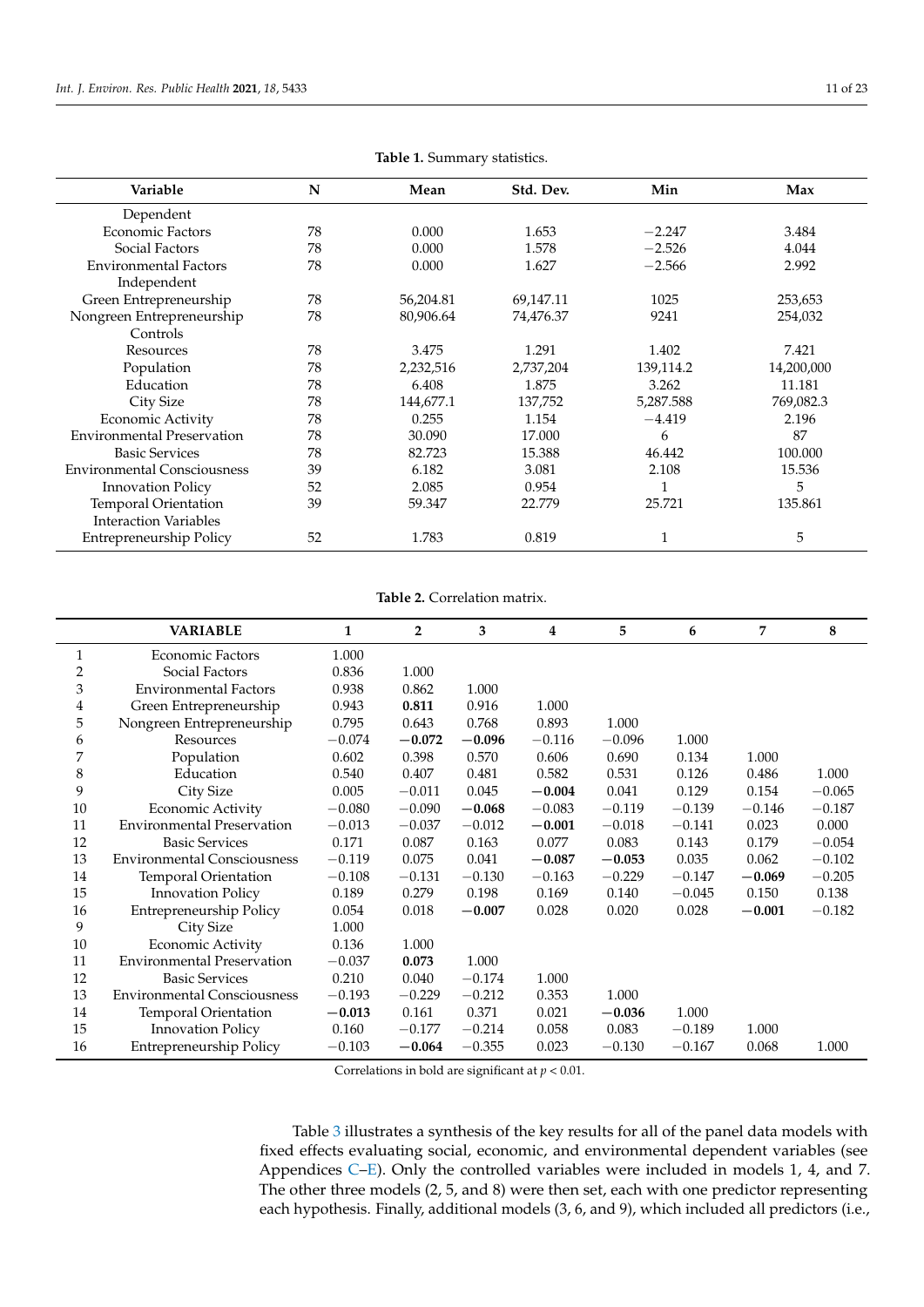independent variables, controls, and the interaction terms) were explored. Throughout this empirical strategy, tests were performed to assess whether different linear combinations created different results or whether a robust specification was found; the full tables are presented in Appendices [C](#page-17-0)[–E.](#page-19-3)

<span id="page-11-0"></span>

|                              |                     | <b>Social Factors</b><br><b>Economic Factors</b> |                      |                     |                      | <b>Environmental Factors</b> |                  |                     |                     |
|------------------------------|---------------------|--------------------------------------------------|----------------------|---------------------|----------------------|------------------------------|------------------|---------------------|---------------------|
| Main independent variables   |                     |                                                  |                      |                     |                      |                              |                  |                     |                     |
| Green<br>Entrepreneurship    | $0.910***$          | $2.182$ ***                                      | $2.179$ ***          | $1.077***$          | $1.185*$             | $1.220**$                    | $1.066$ ***      | $1.115***$          | $1.117***$          |
|                              | (0.118)             | (0.609)                                          | (0.666)              | (0.142)             | (0.560)              | (0.431)                      | (0.162)          | (0.322)             | (0.328)             |
| Nongreen<br>Entrepreneurship | 0.208               | $-6.294$                                         | $-6.228$             | $-2.053$            | $-9.174$             | $-10.407$                    | $-0.526$         | $-5.821$            | $-5.848$            |
|                              | (2.318)             | (5.077)                                          | (5.342)              | (1.179)             | (5.704)              | (6.070)                      | (2.687)          | (6.028)             | (5.996)             |
| Interaction terms            |                     |                                                  | $-0.011$             |                     |                      | $-0.739*$                    |                  |                     | 0.004               |
| Green x<br>Entrepreneurship  |                     |                                                  |                      |                     |                      |                              |                  |                     |                     |
| Policy                       |                     |                                                  | (0.362)              |                     |                      | (0.346)                      |                  |                     | (0.229)             |
| Nongreen x                   |                     |                                                  | 0.007                |                     |                      | $1.071**$                    |                  |                     | $-0.002$            |
| Entrepreneurship<br>Policy   |                     |                                                  | (0.487)              |                     |                      | (0.483)                      |                  |                     | (0.320)             |
| Controls                     |                     |                                                  |                      |                     |                      |                              |                  |                     |                     |
| Entrepreneurship<br>Policy   |                     | $-0.064$<br>(0.154)                              | $-0.079$<br>(0.401)  |                     | $-0.119$<br>(0.185)  | $-0.796**$<br>(0.281)        |                  | 0.090<br>(0.117)    | 0.096<br>(0.224)    |
| Resources                    | 0.101<br>(0.280)    | $0.436**$<br>(0.182)                             | $0.438**$<br>(0.188) | 0.008<br>(0.131)    | $-0.002$<br>(0.173)  | $-0.011$<br>(0.186)          | 0.036<br>(0.110) | 0.121<br>(0.135)    | 0.121<br>(0.148)    |
| Population                   | $-0.041$            | $-0.398*$                                        | $-0.396$             | 0.146               | 0.394                | $0.434**$                    | 0.015            | 0.079               | 0.078               |
|                              | (0.233)             | (0.217)                                          | (0.241)              | (0.085)             | (0.254)              | (0.191)                      | (0.073)          | (0.191)             | (0.196)             |
| City Size                    | $-0.249$            | $-0.370$                                         | $-0.371$             | 0.119               | 0.098                | 0.272                        | $-0.036$         | $0.355**$           | $0.356*$            |
|                              | (0.256)             | (0.233)                                          | (0.275)              | (0.116)             | (0.226)              | (0.204)                      | (0.118)          | (0.147)             | (0.168)             |
| Education                    | $-0.023$            | $-0.404*$                                        | $-0.398$             | 0.028               | $-0.693$             | $-0.625$                     | $0.319**$        | 0.356               | 0.353               |
|                              | (0.294)<br>$-0.040$ | (0.222)                                          | (0.235)              | (0.133)             | (0.406)              | (0.452)                      | (0.127)          | (0.315)             | (0.326)             |
| Economic Activity            | (0.084)             | 0.030<br>(0.081)                                 | 0.028<br>(0.105)     | $-0.013$<br>(0.063) | 0.003<br>(0.065)     | $-0.028$<br>(0.059)          | 0.029<br>(0.032) | 0.029<br>(0.032)    | 0.029<br>(0.034)    |
| Environmental                |                     |                                                  |                      |                     |                      |                              |                  |                     |                     |
| Preservation                 | $-0.133$            | $0.320**$                                        | $0.320*$             | $-0.050$            | $-0.072$             | $-0.024$                     | 0.033            | $-0.004$            | $-0.004$            |
|                              | (0.123)             | (0.145)                                          | (0.161)              | (0.062)             | (0.089)              | (0.111)                      | (0.081)          | (0.091)             | (0.099)             |
| <b>Basic Services</b>        | $-0.640$            | $-0.457$                                         | $-0.467$             | 0.402               | 1.055                | 1.142                        | $-0.321$         | $-0.229$            | $-0.225$            |
| Environmental                | (0.685)             | (0.663)<br>$-0.228$                              | (0.789)<br>$-0.225$  | (0.310)             | (0.699)<br>$-0.483*$ | (0.674)<br>$-0.253$          | (0.223)          | (0.540)<br>0.270    | (0.575)<br>0.269    |
| Consciousness                |                     | (0.167)                                          | (0.200)              |                     | (0.230)              | (0.303)                      |                  | (0.321)             | (0.349)             |
| Temporal                     |                     |                                                  |                      |                     |                      |                              |                  |                     |                     |
| Orientation                  |                     | $-0.183$                                         | $-0.187$             |                     | $-0.063$             | $-0.185$                     |                  | $-0.005$            | $-0.003$            |
|                              |                     | (0.346)                                          | (0.384)              |                     | (0.244)              | (0.188)                      |                  | (0.167)             | (0.177)             |
| <b>Innovation Policy</b>     |                     | 0.406                                            | 0.409                |                     | $-0.105$             | $-0.194**$                   |                  | $-0.034$            | $-0.036$            |
| Constant                     | 2.159               | (0.241)<br>1.301                                 | (0.271)<br>1.329     | 0.078               | (0.144)<br>$-1.871$  | (0.088)<br>$-2.348$          | 1.256            | (0.091)<br>$-0.725$ | (0.109)<br>$-0.737$ |
|                              | (1.767)             | (1.678)                                          | (1.800)              | (0.687)             | (2.230)              | (1.952)                      | (0.993)          | (1.546)             | (1.536)             |
| ${\bf N}$                    | ${\bf 78}$          | 39                                               | 39                   | ${\bf 78}$          | 39                   | 39                           | ${\bf 78}$       | 39                  | 39                  |
| $R^2$ within                 | 0.476               | 0.789                                            | 0.789                | 0.807               | 0.447                | 0.625                        | 0.823            | 0.732               | 0.732               |
| $R^2$ between                | 0.709               | 0.389                                            | 0.387                | 0.075               | 0.714                | 0.724                        | 0.860            | 0.636               | 0.637               |
| $R^2$ overall                | 0.644               | 0.305                                            | 0.302                | 0.031               | 0.676                | 0.684                        | 0.842            | 0.589               | 0.590               |

**Table 3.** Social, economic, and environmental factors.

 $* p < 0.10$ ,  $** p < 0.05$ ,  $*** p < 0.01$ . Robust standard errors in parentheses.

Regarding the hypothesis testing, there was a positive association between green entrepreneurship, nongreen entrepreneurship, and sustainable development in different regions of Saudi Arabia, so H1 was not rejected. These findings confirmed that green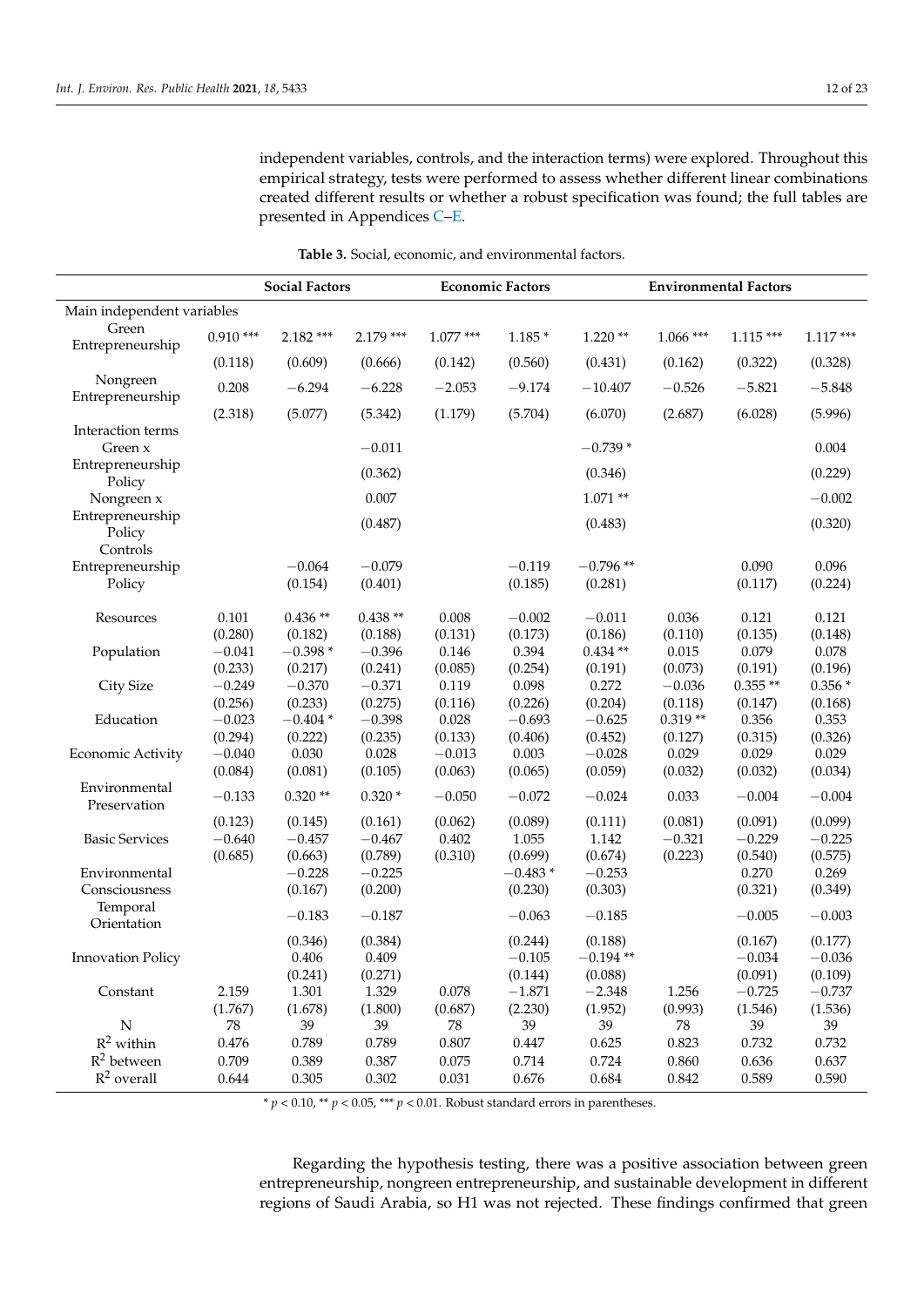entrepreneurship had a significant positive effect on the dependent variable in the full model (2.179, *p* < 0.01), whereas nongreen entrepreneurship had a nonsignificant effect. H2 argued that green entrepreneurship had a higher influence on the economic dimension of sustainable development than nongreen entrepreneurship. The evidence indicated that green entrepreneurship was positively related to the economic dimension. As with Pozdniakova [\[70\]](#page-22-1), this study demonstrated that green entrepreneurship had a significant positive influence on the dependent variable in the full model (1.220, *p* < 0.05), whereas nongreen entrepreneurship had no significant impact on economic factors; this was consistent with H2.

The third hypothesis, H3, suggested that green entrepreneurship had a higher influence on the environmental dimension of sustainable development than nongreen entrepreneurship. Green entrepreneurship was positively associated with the environmental dimension, so H3 was fully supported. This was consistent with the empirical findings of Svensson and Wagner [\[7\]](#page-20-1). In addition, the results indicate that green entrepreneurship had a significant positive influence on the dependent variable in the full model (1.117, *p* < 0.01), whereas nongreen entrepreneurship had a non-significant negative influence. Thus, only green entrepreneurship appeared to boost the environmental component of sustainable development.

Concerning interactions, H4A suggested that entrepreneurship policy has a positive moderating influence on the relationship between green entrepreneurship and the social dimension of sustainable development. The interaction term for green entrepreneurship was not statistically significant; therefore, green entrepreneurship was found to have a similar influence on social factors regardless of entrepreneurship policy, so H4A was rejected. As Prasetyo and Kistani [\[25\]](#page-20-29) suggested, the link between social entrepreneurship and social capital under conditions of low government activism and rising domestic competitiveness might explain the lack of influence of entrepreneurship policy on the relationship between green entrepreneurial activity and the social dimension of sustainable development.

H4B posited that entrepreneurship policy has a positive moderating influence on the relationship between green entrepreneurship and the economic dimension of sustainable development. Despite green entrepreneurship having a significant positive influence on the dependent variable in the full model, the interaction term for green entrepreneurship was negative and significant at the 0.10 level, suggesting that the influence of green entrepreneurship on economic factors decreased with the quality of entrepreneurship policy. This contradicted H4B. This might be explained by the type of incentives offered in the entrepreneurship policy, which might encourage other types of firms with less environmental consciousness [\[75\]](#page-22-6).

We suggested in H4C that entrepreneurship policy has a positive moderating influence on the relationship between green entrepreneurship and the environmental dimension of sustainable development. Even though green entrepreneurship positively explained the dependent variable in the full model, the interaction term for green entrepreneurship was not significant at the 0.10 level. This might indicate that the positive impact of green entrepreneurship on environmental factors did not depend on the quality of entrepreneurship policy, thus contradicting H4C. Thus, only green entrepreneurship appeared to boost the environmental component of sustainable development, which is consistent with the extant literature [\[7,](#page-20-1)[63\]](#page-21-25).

In summary, a comparison of H1, H2, and H3 showed strong significant relationships between proactive green entrepreneurship and social, economic, and environmental outcomes, but the data suggested that nongreen entrepreneurship had a non-significant effect. It was therefore concluded that, overall, there was a statistically significant relationship between green entrepreneurship and sustainable development outcomes.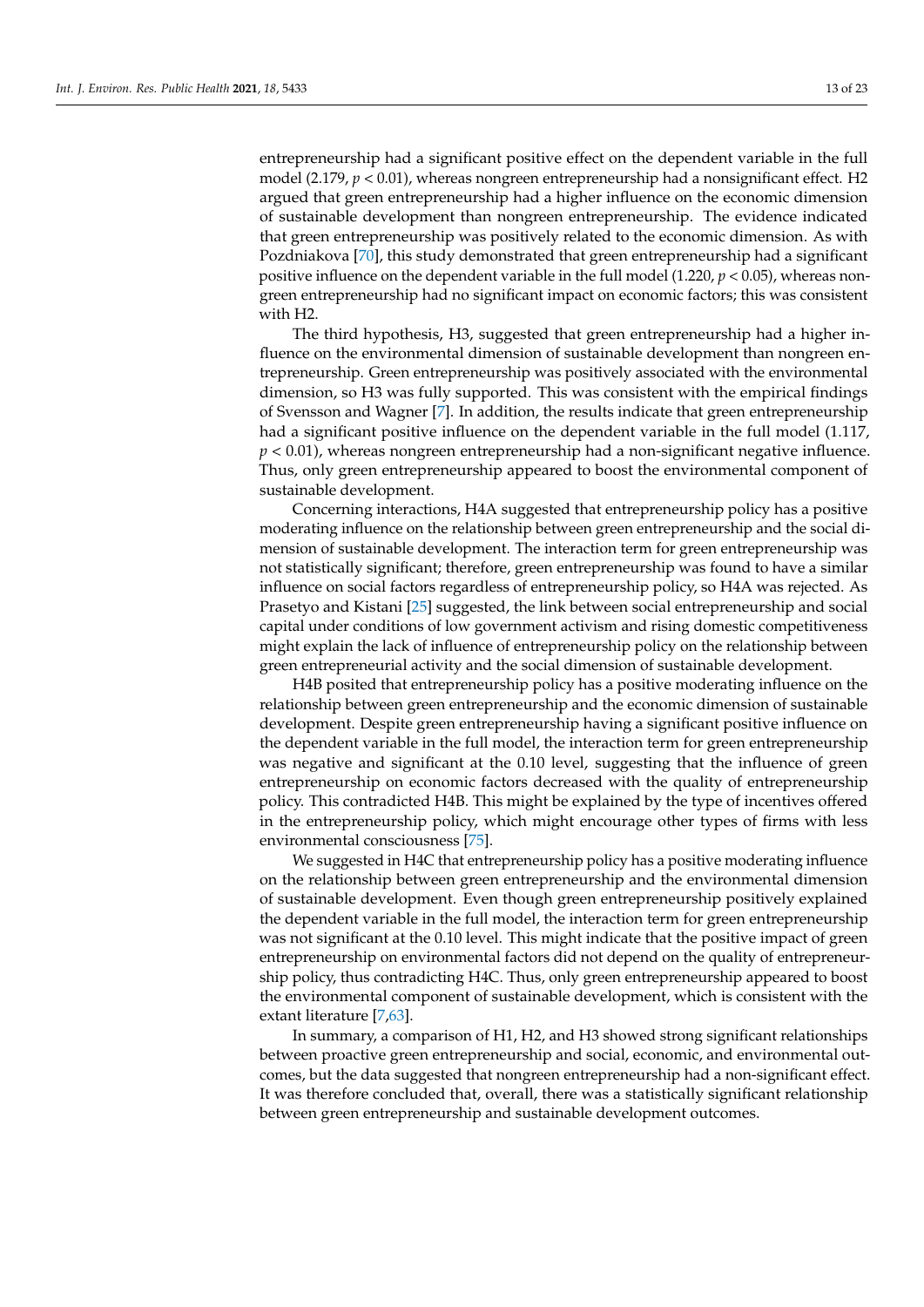To affirm these results, Cronbach's alpha was calculated as a measure of internal reliability of the Likert-scored elements of the research instrument (innovation and environment policies). Cronbach's alpha, denoted by  $\alpha$  and calculated by the Equation (2)

$$
a = \frac{k}{k-1} \left( 1 - \frac{\sum Vi}{Vt} \right) \tag{2}
$$

is a measure of internal reliability and consistency. It contained the following elements in the present instance: a count of the items (2), a count of the sum of the items (343), and a sum of the variance of the items (16.35). Unfortunately, there appeared to be limited internal reliability. Possible explanations for this include gaps in the data and uncertainty over their interpretations in different regions. Further studies would therefore be necessary to determine causality, as has been previously discussed.

#### <span id="page-13-0"></span>**6. Conclusions**

Prior research regarding the association between green entrepreneurship, nongreen entrepreneurship, and sustainable development in Saudi Arabia is limited. This study has illuminated a positive, regionally heterogeneous relationship between green and nongreen entrepreneurship and sustainable development. In particular, green entrepreneurship had a stronger influence than nongreen entrepreneurship on all the dimensions of sustainable development. Our results are consistent with previous studies that have shown tight links and interrelations between green entrepreneurship and sustainable development [\[2](#page-19-2)[,47](#page-21-10)[,48\]](#page-21-11). The findings also correspond with more recent work that has recognised the bidirectional nature of green entrepreneurship and sustainable development in urban contexts [\[50,](#page-21-13)[52\]](#page-21-15).

By contrast, the results on the moderating influence of entrepreneurship policy were mixed. None of the three corresponding hypotheses were confirmed, indicating that a domestic policy does not have a positive moderating influence on the relationship between green entrepreneurship and sustainable development. Interestingly, a negative moderating influence was found for the economic component of sustainable development. This could suggest that existing entrepreneurship policies in Saudi Arabia may impair the positive influence of green businesses on the country's economic sustainability. When viewed through the lens of institutional economics, the results can be considered consistent with the work of Urbano et al. [\[15\]](#page-20-10), in that business was hindered by high levels of corruption and weak property rights. As North [\[22\]](#page-20-17) reminds, it is possible for institutional support to be focused on economic growth. This could have a negative moderating influence and might explain the outcome of H4A–H4C. Yet, our results might support a debate offered by Yi [\[18\]](#page-20-13), who emphasised the role of external institutional support in translating green entrepreneurship intentions into actions.

The lack of a moderating influence of entrepreneurship policy on the link between green entrepreneurship and economic and environmental factors might reflect the degree of sustainability awareness amongst both producers and consumers [\[52\]](#page-21-15). Alternatively, a non-significant effect represents a net zero impact of positive and negative externalities of governmental policies. The Saudi Arabian government may not be providing adequate instruments for green entrepreneurs to deal with existing risks and uncertainties, which will impair sustainable development [\[41](#page-21-4)[,74\]](#page-22-5). Hence, our analysis may serve to derive theoretical and policy implications.

#### *6.1. Theoretical Implications*

Green entrepreneurship is a novel field of research, so further exploration is needed with respect to the role of entrepreneurial activity as a means of sustaining the environment and ecosystems, while advancing both economic and non-economic gains for investors and society in general [\[89](#page-22-19)[,93\]](#page-22-23). Research into the influence of formal institutions on certain outcomes in green entrepreneurship should be founded on theory. The present study has advanced knowledge in the field, in that it has tested existing theoretical propositions robustly and comprehensively and has confirmed the role of green entrepreneurship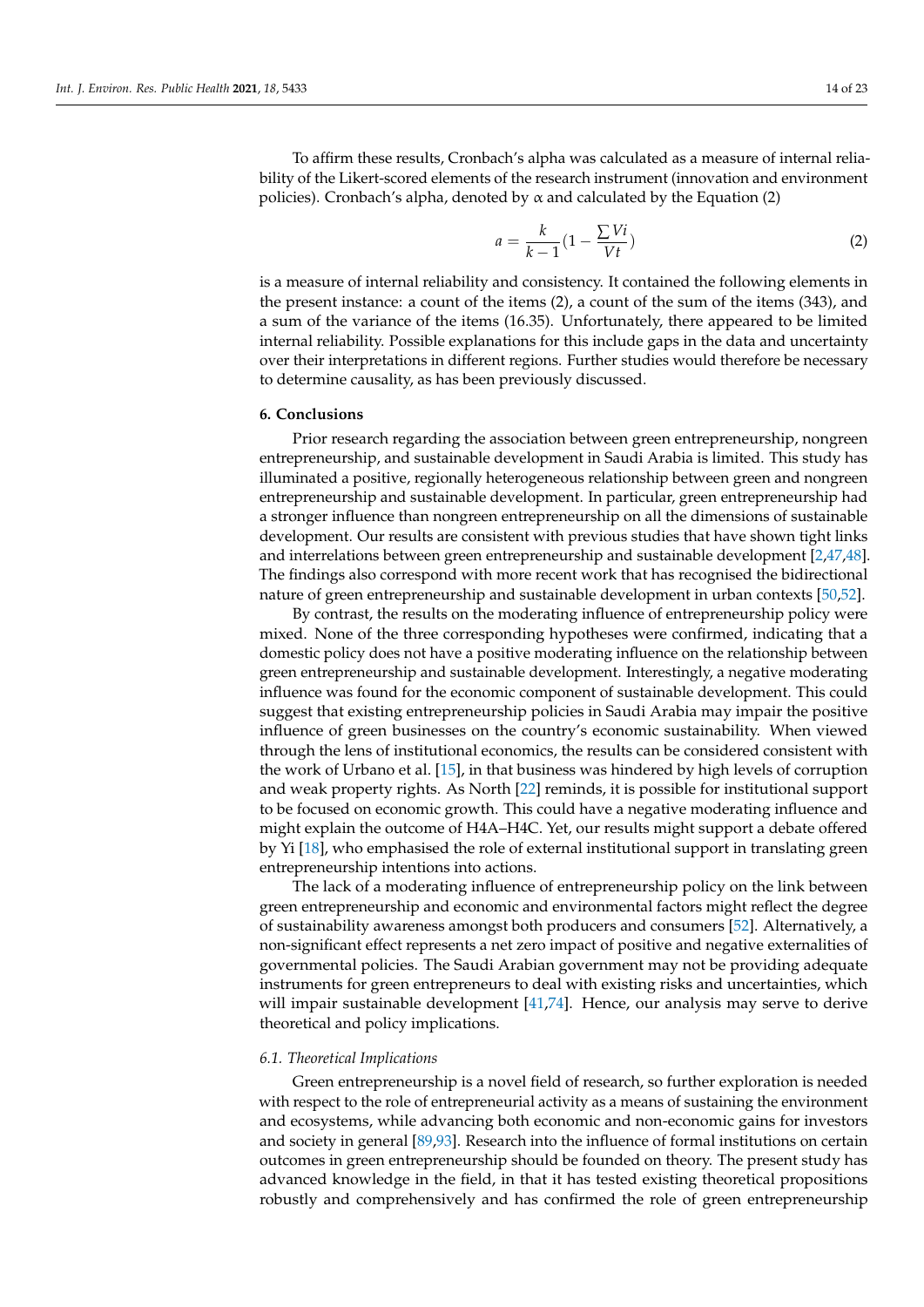in sustainable development. We also consider that our empirical findings may better guide scholars studying Saudi Arabia to help entrepreneurs to become more aware of sustainability policies. It may also serve to encourage the advertising of outcomes related to sustainability as a way of increasing the legitimacy of policies and generating the support of entrepreneurs.

In addition, it builds on the work of Potluri and Phani [\[21\]](#page-20-16) and Huang et al. [\[59\]](#page-21-21) by pointing to the impossibility of parsing sustainability and the development of the financial sector development in the current context. Our results serve to call the attention of those scholars analysing entrepreneurship from an institutional perspective [\[15\]](#page-20-10). Accordingly, we extend the notion of entrepreneurship with environmental purposes as an antecedent of outcomes beyond economic terms. This implies that our evidence of Saudi Arabia can exemplify the conceptual structure, which suggests that institutions determine green entrepreneurial activity needed for social, economic, and environmental development [\[100\]](#page-22-30).

#### *6.2. Policy Implications*

The findings of the present study are consistent with Khan [\[8\]](#page-20-2), who claimed there were not enough associations and institutions in Saudi Arabia lobbying for sustainable business practices. Therefore, policies designed by the relevant Saudi authorities might not be taking into account important entrepreneurship networks. This could reduce the number of opportunities for new businesses and impair the development of green entrepreneurship in the country [\[13,](#page-20-8)[17\]](#page-20-12). Saudi Arabia only has a small number of business incubators [\[8\]](#page-20-2), which may limit the availability of value-added assistance for green entrepreneurs [\[85\]](#page-22-15).

Government can affect the engagement of entrepreneurs by helping them in their understandings and applications of sustainable development policies. There are other important implications for the analysis of formal institutions [\[20,](#page-20-15)[22\]](#page-20-17). For example, if green entrepreneurs have strong bonds with governments, they feel valued by local and national entities, so their opinions and actions are positively considered in sustainable developmental processes. Government support for green entrepreneurship allows for a more sustainable environment, and can be the first step toward a more environmentally conscious society and for the conservation of resources for future generations. The government of Saudi Arabia, in particular, should continue to promote such policies.

#### *6.3. Limitations and Future Research*

Central to the indicators of sustainability, the current study applied an array of prior models and proxy dimensions to assess the particular traits of the Saudi Arabian social, economic, and environmental systems. Furthermore, institutional conditions were measured in relation to incongruous incentivisation schemes and scalar comparisons of cross-geographic indicators of entrepreneurship. These approaches, although yielding a diversified quantitative model, resulted in several critical limitations that have skewed and diluted the efficacy of these findings. For example, H4A–H4C were rejected due to the inconsistent effects of policy measures on green entrepreneurship. This limitation, however, is likely linked to the proxy indicators, a constraint that will be reconciled in future research where government performativity is used to track progress towards Vision 2030 sustainability objectives. Another example of a proxy-based limitation in this study was the assumption of relational causality between input–output variables. The measure of nongreen entrepreneurship, for example, was based upon an assumption of a direct correlation between high pollution rates and nongreen business activities. This indicator implies distinction between green and nongreen businesses on the basis of carbon footprint, but does not control independently for size or industry of enterprise. It is recommended that future researchers test the relationship between green entrepreneurship and sustainable development by using different proxies for social, environmental, and economic aspects to ensure confidence in the policy application of their findings. By weighting the effects of specific policy measures in developing nations such as Saudi Arabia against sustainability indicators over longitudinal models of green entrepreneurship or domestic sustainability, it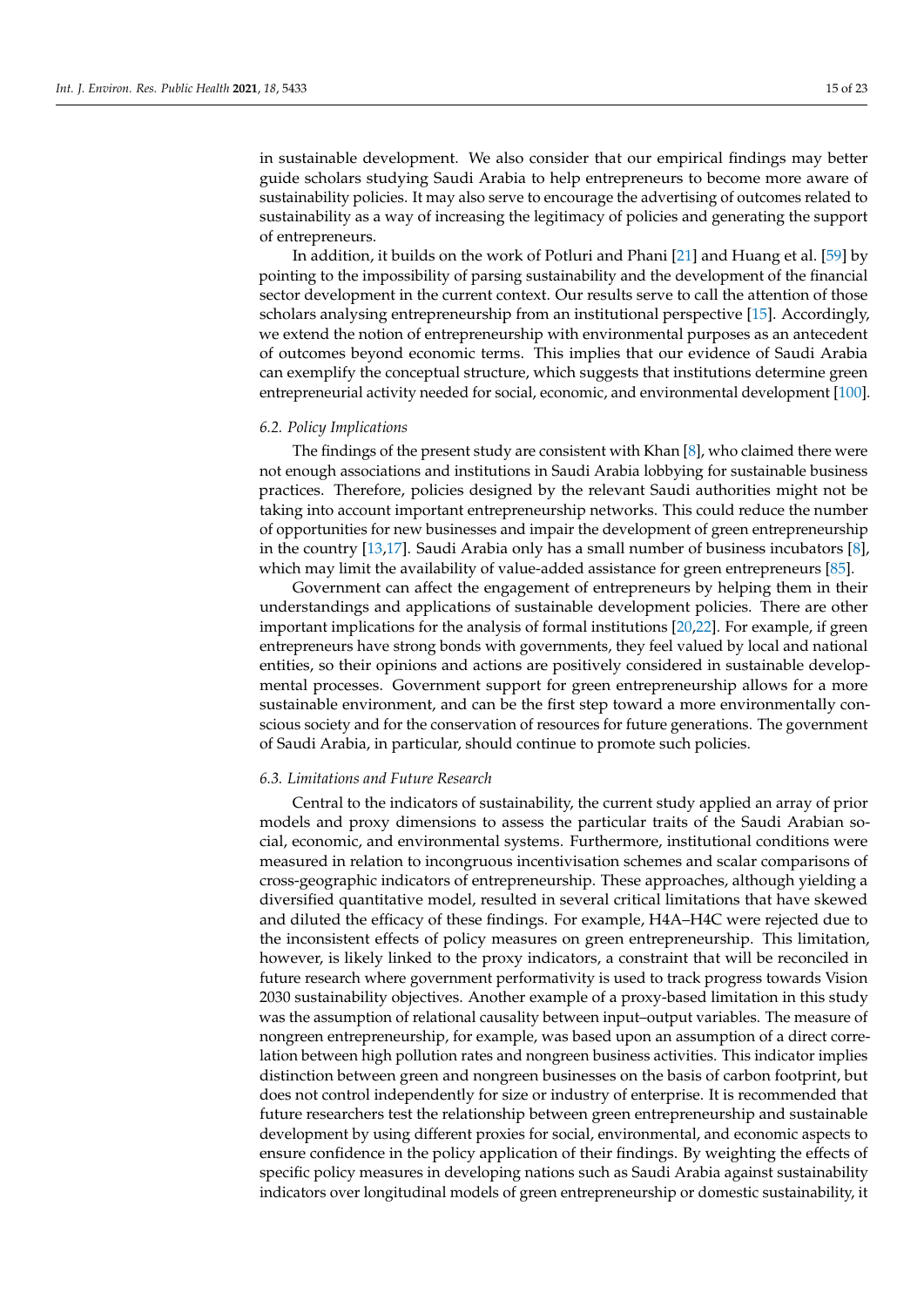is predicted that future evidence will confirm the affective influence of targeting strategies on social, economic, and environmental outcomes. Finally, future research could carry out more cross-sectional and longer-term analyses by investigating evidence from other developing countries within the GCC region and by extending the present study's six-year time frame.

**Author Contributions:** Writing—original draft, W.A.; writing—review and editing, S.A. and D.U. All authors have read and agreed to the published version of the manuscript.

**Funding:** This research received no external funding.

**Institutional Review Board Statement:** Not applicable.

**Informed Consent Statement:** Not applicable.

**Data Availability Statement:** Data are available under request to the authors.

**Acknowledgments:** Wafa Alwakid acknowledges Jouf University for financial support for Ph.D. studies. Sebastian Aparicio acknowledges Durham University Business School for their constant support. Additionally, Sebastian acknowledges COLCIENCIAS Ph.D. programme (617/2013), as well as Sapiencia-Enlaza Mundos (Municipio de Medellín) for the financial support during Ph.D. studies. Finally, David Urbano acknowledges the financial support from project ECO2017-87885-P (Spanish Ministry of Economy & Competitiveness), 2017-SGR-1056 (Economy & Knowledge Department, Catalan Government) and ICREA under the ICREA Academia programme.

**Conflicts of Interest:** The authors declare that they have no conflict of interest regarding this study.

#### <span id="page-15-0"></span>**Appendix A**

| Variable                                        | Definition                                                                                                                                                                                                                                                                                                                                                                                                                        | Data Source                                                                                |
|-------------------------------------------------|-----------------------------------------------------------------------------------------------------------------------------------------------------------------------------------------------------------------------------------------------------------------------------------------------------------------------------------------------------------------------------------------------------------------------------------|--------------------------------------------------------------------------------------------|
| Dependent variable:<br>Sustainable development: | The economic dimension of sustainable development included:                                                                                                                                                                                                                                                                                                                                                                       |                                                                                            |
| Economic components                             | Growth in employment (employment rate)<br>٠<br>Number of small business as a proportion of the broader<br>٠<br>economy<br>Density of banks (number of bank branches)<br>$\bullet$                                                                                                                                                                                                                                                 | Annual reports of the General<br>Authority for Meteorology<br>and Environmental Protection |
| Social components                               | The social dimension of sustainable development included:<br>Percentage of total government expenditure in the health<br>$\bullet$<br>and social development sector<br>Social investment in quality of life (total spending on<br>$\bullet$<br>development)<br>Percentage of total government expenditure on education<br>$\bullet$<br>Percentage of total government expenditure on security<br>٠<br>and regional administration |                                                                                            |
| Environmental components                        | The environmental dimension of sustainable development<br>included:<br>Waste management<br>٠<br>Recycling rate<br>$\bullet$<br>Development assistance to conserve biological diversity<br>$\bullet$<br>The agricultural trend index<br>$\bullet$                                                                                                                                                                                  |                                                                                            |
| Independent variables<br>Green entrepreneurship | Number of firms considering the environment in the city                                                                                                                                                                                                                                                                                                                                                                           | Annual reports of the General<br>Authority for Meteorology<br>and Environmental Protection |

**Table A1.** Descriptions of variables.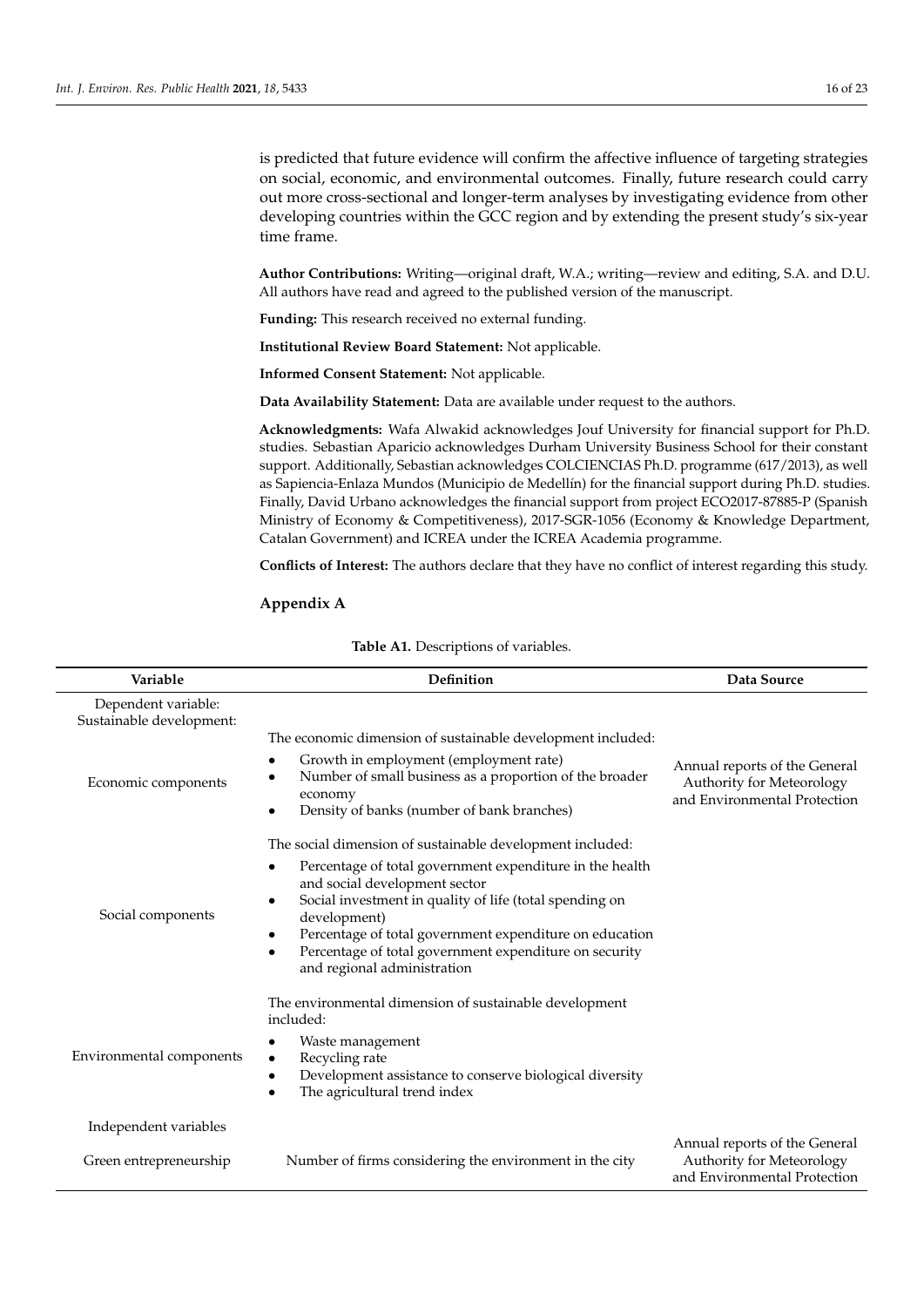j.

| Variable                                          | Definition                                                                                                                                                                                                                                     | Data Source                                                                        |
|---------------------------------------------------|------------------------------------------------------------------------------------------------------------------------------------------------------------------------------------------------------------------------------------------------|------------------------------------------------------------------------------------|
| Nongreen entrepreneurship<br>Interaction variable | Number of firms with high pollution rates                                                                                                                                                                                                      |                                                                                    |
| Entrepreneurship policy                           | Set of incentives and government procedures that facilitate the<br>establishment of entrepreneurial projects. Measured on a<br>5-point scale ( $1 = \text{very low}, 5 = \text{very high}$ )                                                   | Annual reports of the<br>Authority for Meteorology<br>and Environmental Protection |
| Control variables                                 |                                                                                                                                                                                                                                                |                                                                                    |
| Population                                        | Number of inhabitants per region                                                                                                                                                                                                               | Annual reports of the General<br>Authority for Statistics in<br>Saudi Arabia       |
| <b>Size</b>                                       | Area of each city $(km^2)$                                                                                                                                                                                                                     |                                                                                    |
| Annual growth rate<br>(resources)                 | Annual growth rate for each city                                                                                                                                                                                                               |                                                                                    |
| Environmental consciousness                       | Percentage of natural resources that were maintained at an<br>appropriate level                                                                                                                                                                |                                                                                    |
| Level of education<br><b>Basic services</b>       | Percentage of people with postgraduate degrees                                                                                                                                                                                                 |                                                                                    |
| Economic activity                                 | Average number of beneficiaries of basic services<br>Annual growth rate per capita                                                                                                                                                             |                                                                                    |
| Environmental preservation                        | Preservation and protection of the environment (measured as a<br>percentage of spending on municipal services)                                                                                                                                 |                                                                                    |
| Temporal orientation                              | Rate of adoption of environmental measures by public and<br>private organisations in each city                                                                                                                                                 |                                                                                    |
| Innovation policy                                 | Interface between technological development policy, research,<br>and industrial policy, which aims to create a framework for<br>bringing new ideas to the market. Measured on a 5-point scale<br>$(1 = \text{very low}, 5 = \text{very high})$ |                                                                                    |

## **Table A1.** Cont.

# <span id="page-16-0"></span>**Appendix B**

| Variable           | Comp1 | Comp2                 | Comp3    | Comp <sub>4</sub> |
|--------------------|-------|-----------------------|----------|-------------------|
|                    |       | Economic factors      |          |                   |
| Employment         | 0.581 | $-0.490$              | 0.650    |                   |
| Unemployment       | 0.586 | $-0.302$              | $-0.752$ |                   |
| Density of banks   | 0.565 | 0.818                 | 0.112    |                   |
| Proportion         | 0.910 | 0.064                 | 0.026    |                   |
| KMO (Total)        | 0.750 |                       |          |                   |
|                    |       | Social factors        |          |                   |
| Education          | 0.546 | 0.008                 | $-0.216$ | $-0.809$          |
| Health             | 0.472 | 0.787                 | $-0.152$ | 0.367             |
| Security           | 0.488 | $-0.176$              | 0.849    | 0.101             |
| Quality of Life    | 0.491 | $-0.591$              | $-0.457$ | 0.448             |
| Proportion         | 0.622 | 0.156                 | 0.133    | 0.089             |
| KMO (Total)        | 0.767 |                       |          |                   |
|                    |       | Environmental factors |          |                   |
| Recycling          | 0.583 | $-0.178$              | $-0.793$ |                   |
| Development        | 0.572 | 0.783                 | 0.245    |                   |
| Agricultural Trend | 0.577 | $-0.596$              | 0.558    |                   |
| Proportion         | 0.882 | 0.068                 | 0.050    |                   |
| KMO (Total)        | 0.764 |                       |          |                   |

# **Table A2.** Summarised factor analysis (PCA).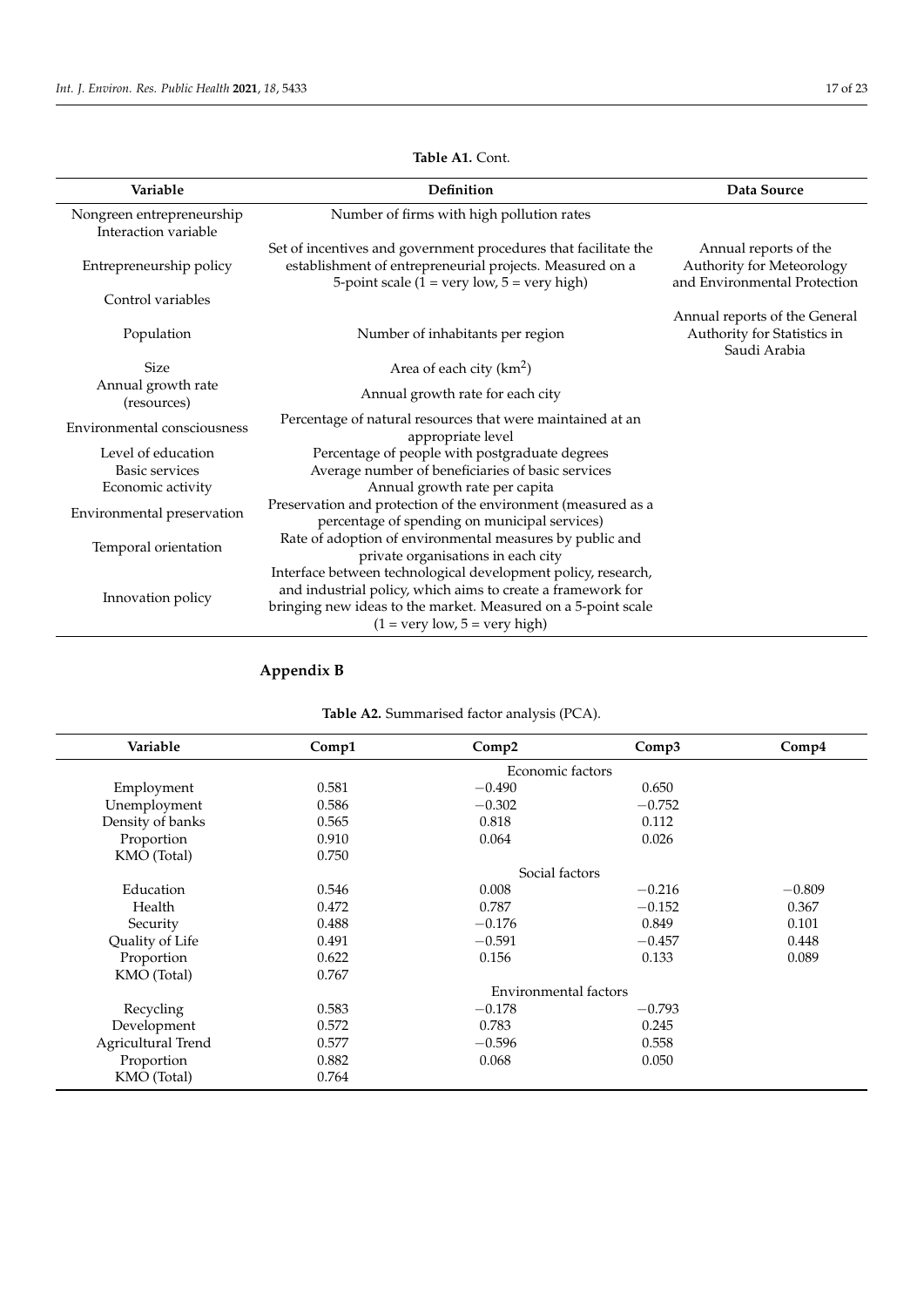# <span id="page-17-0"></span>**Appendix C**

|                                | $\mathbf{1}$        | $\overline{2}$       | 3           | 4          | 5                     | 6                    | 7                   | 8                    | 9                   |
|--------------------------------|---------------------|----------------------|-------------|------------|-----------------------|----------------------|---------------------|----------------------|---------------------|
| Main independent variables     |                     |                      |             |            |                       |                      |                     |                      |                     |
| Green                          |                     |                      | $0.883***$  |            | $2.254$ ***           |                      | $0.910***$          | $2.182***$           | $2.179***$          |
| Entrepreneurship               |                     |                      |             |            |                       |                      |                     |                      |                     |
|                                |                     |                      | (0.112)     |            | (0.617)               |                      | (0.118)             | (0.609)              | (0.666)             |
| Nongreen                       |                     |                      |             | $-4.613$   |                       | $-11.274*$           | 0.208               | $-6.294$             | $-6.228$            |
| Entrepreneurship               |                     |                      |             | (4.796)    |                       | (6.264)              | (2.318)             | (5.077)              | (5.342)             |
| Interaction terms              |                     |                      |             |            |                       |                      |                     |                      |                     |
| Green x                        |                     |                      |             |            |                       |                      |                     |                      | $-0.011$            |
| Entrepreneurship               |                     |                      |             |            |                       |                      |                     |                      | (0.362)             |
| Policy                         |                     |                      |             |            |                       |                      |                     |                      |                     |
| Nongreen x<br>Entrepreneurship |                     |                      |             |            |                       |                      |                     |                      | 0.007               |
| Policy                         |                     |                      |             |            |                       |                      |                     |                      | (0.487)             |
| Controls                       |                     |                      |             |            |                       |                      |                     |                      |                     |
| Entrepreneurship               |                     | $0.286*$             |             |            | $-0.012$              | 0.176                |                     | $-0.064$             | $-0.079$            |
| Policy                         |                     | (0.132)              |             |            | (0.167)               | (0.110)              |                     | (0.154)              | (0.401)             |
| Resources                      | $-0.083$            | 0.253                |             |            | $0.406*$              | 0.316                | 0.101               | $0.436**$            | $0.438**$           |
|                                | (0.341)             | (0.327)              |             |            | (0.196)               | (0.293)              | (0.280)             | (0.182)              | (0.188)             |
| Population                     | $-0.018$<br>(0.243) | $-0.872*$<br>(0.435) |             |            | $-0.512**$<br>(0.221) | $-0.647$<br>(0.374)  | $-0.041$<br>(0.233) | $-0.398*$<br>(0.217) | $-0.396$<br>(0.241) |
| <b>City Size</b>               | 0.037               | $-0.455$             |             |            | $-0.379$              | $-0.433$             | $-0.249$            | $-0.370$             | $-0.371$            |
|                                | (0.313)             | (0.472)              |             |            | (0.247)               | (0.486)              | (0.256)             | (0.233)              | (0.275)             |
| Education                      | $-0.163$            | 0.344                |             |            | $-0.163$              | $-0.116$             | $-0.023$            | $-0.404*$            | $-0.398$            |
|                                | (0.325)             | (0.522)              |             |            | (0.220)               | (0.440)              | (0.294)             | (0.222)              | (0.235)             |
| Economic Activity              | 0.002               | $-0.079$             |             |            | 0.045                 | $-0.100$             | $-0.040$            | 0.030                | 0.028               |
|                                | (0.079)             | (0.098)              |             |            | (0.073)               | (0.111)              | (0.084)             | (0.081)              | (0.105)             |
| Environmental                  | $-0.155$            | $0.310*$             |             |            | $0.307*$              | $0.334**$            | $-0.133$            | $0.320**$            | $0.320*$            |
| Preservation                   | (0.154)             | (0.171)              |             |            | (0.144)               | (0.152)              | (0.123)             | (0.145)              | (0.161)             |
| <b>Basic Services</b>          | $-0.731$            | $-1.688*$            |             |            | $-0.480$              | $-1.577$             | $-0.640$            | $-0.457$             | $-0.467$            |
|                                | (0.837)             | (0.912)              |             |            | (0.713)               | (0.912)              | (0.685)             | (0.663)              | (0.789)             |
| Environmental                  |                     | 0.340                |             |            | $-0.099$              | 0.085                |                     | $-0.228$             | $-0.225$            |
| Consciousness                  |                     | (0.311)              |             |            | (0.187)               | (0.276)              |                     | (0.167)              | (0.200)             |
| Temporal                       |                     | 0.464                |             |            | $-0.104$              | 0.291                |                     | $-0.183$             | $-0.187$            |
| Orientation                    |                     |                      |             |            |                       |                      |                     |                      |                     |
|                                |                     | (0.566)<br>$0.523*$  |             |            | (0.324)<br>0.373      | (0.566)<br>$0.574**$ |                     | (0.346)              | (0.384)<br>0.409    |
| <b>Innovation Policy</b>       |                     | (0.242)              |             |            | (0.245)               | (0.203)              |                     | 0.406<br>(0.241)     | (0.271)             |
| Constant                       | 1.548               | 0.353                | $1.124$ *** | $-1.745$   | $3.179**$             | $-2.851$             | 2.159               | 1.301                | 1.329               |
|                                | (1.496)             | (2.120)              | (0.142)     | (1.815)    | (1.397)               | (2.890)              | (1.767)             | (1.678)              | (1.800)             |
| N                              | 78                  | 39                   | 78          | ${\bf 78}$ | 39                    | 39                   | 78                  | 39                   | 39                  |
| $R^2$ within                   | 0.043               | 0.485                | 0.435       | 0.047      | 0.778                 | 0.522                | 0.476               | 0.789                | 0.789               |
| $R^2$ between                  | 0.051               | 0.478                | 0.741       | 0.575      | 0.755                 | 0.597                | 0.709               | 0.389                | 0.387               |
| $R^2$ overall                  | 0.000               | 0.311                | 0.658       | 0.414      | 0.735                 | 0.525                | 0.644               | 0.305                | 0.302               |

**Table A3.** Regression analysis (DV = social factors).

 $\frac{\text{*}}{\text{*}} p < 0.10, \frac{\text{*}}{\text{*}} p < 0.05, \frac{\text{*}}{\text{*}} p < 0.01.$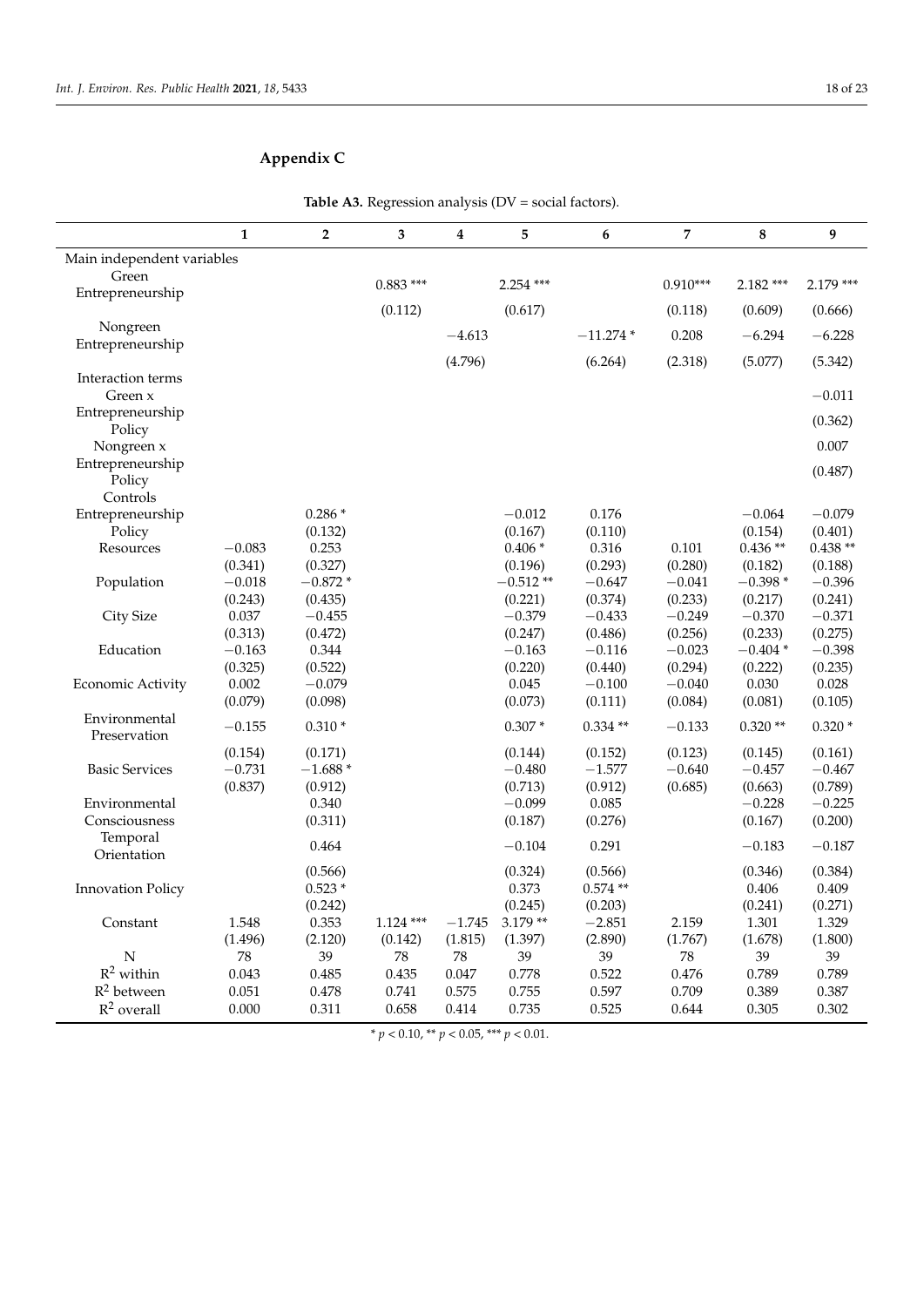# **Appendix D**

|                               | $\mathbf{1}$     | $\mathbf{2}$        | 3                      | 4                   | 5                | 6                   | 7                | 8                   | 9                    |
|-------------------------------|------------------|---------------------|------------------------|---------------------|------------------|---------------------|------------------|---------------------|----------------------|
| Main independent variables    |                  |                     |                        |                     |                  |                     |                  |                     |                      |
| Green Entrepreneurship        |                  |                     | $1.117***$             |                     | $1.290**$        |                     | $1.077***$       | $1.185*$            | $1.220**$            |
|                               |                  |                     | (0.139)                |                     | (0.523)          |                     | (0.142)          | (0.560)             | (0.431)              |
| Nongreen                      |                  |                     |                        | $-7.257$            |                  | $-11.879$           | $-2.053$         | $-9.174$            | $-10.407$            |
| Entrepreneurship              |                  |                     |                        |                     |                  |                     |                  |                     |                      |
|                               |                  |                     |                        | (5.204)             |                  | (7.991)             | (1.179)          | (5.704)             | (6.070)              |
| Green x                       |                  |                     |                        | Interaction terms   |                  |                     |                  |                     | $-0.739*$            |
| Entrepreneurship              |                  |                     |                        |                     |                  |                     |                  |                     |                      |
| Policy                        |                  |                     |                        |                     |                  |                     |                  |                     | (0.346)              |
| Nongreen x                    |                  |                     |                        |                     |                  |                     |                  |                     | $1.071**$            |
| Entrepreneurship              |                  |                     |                        |                     |                  |                     |                  |                     |                      |
| Policy                        |                  |                     |                        |                     |                  |                     |                  |                     | (0.483)              |
| Controls                      |                  |                     |                        |                     |                  |                     |                  |                     |                      |
| Entrepreneurship              |                  | 0.128               |                        |                     | $-0.043$         | 0.012               |                  | $-0.119$            | $-0.796**$           |
| Policy                        |                  | (0.155)             |                        |                     | (0.174)          | (0.155)             |                  | (0.185)             | (0.281)              |
| Resources                     | $-0.226$         | $-0.134$            |                        |                     | $-0.047$         | $-0.068$            | 0.008            | $-0.002$            | $-0.011$             |
|                               | (0.195)          | (0.207)<br>0.022    |                        |                     | (0.167)          | (0.193)<br>0.259    | (0.131)          | (0.173)             | (0.186)              |
| Population                    | 0.120<br>(0.113) | (0.278)             |                        |                     | 0.227<br>(0.177) | (0.263)             | 0.146<br>(0.085) | 0.394<br>(0.254)    | $0.434**$<br>(0.191) |
| City Size                     | 0.455            | 0.041               |                        |                     | 0.084            | 0.064               | 0.119            | 0.098               | 0.272                |
|                               | (0.260)          | (0.272)             |                        |                     | (0.158)          | (0.336)             | (0.116)          | (0.226)             | (0.204)              |
| Education                     | $-0.137$         | $-0.052$            |                        |                     | $-0.342$         | $-0.537$            | 0.028            | $-0.693$            | $-0.625$             |
|                               | (0.291)          | (0.406)             |                        |                     | (0.340)          | (0.387)             | (0.133)          | (0.406)             | (0.452)              |
| Economic                      |                  |                     |                        |                     |                  |                     |                  |                     |                      |
| Activity                      | 0.052            | $-0.046$            |                        |                     | 0.025            | $-0.068$            | $-0.013$         | 0.003               | $-0.028$             |
|                               | (0.145)          | (0.073)             |                        |                     | (0.064)          | (0.073)             | (0.063)          | (0.065)             | (0.059)              |
| Environmental<br>Preservation | $-0.070$         | $-0.090$            |                        |                     | $-0.091$         | $-0.065$            | $-0.050$         | $-0.072$            | $-0.024$             |
|                               | (0.094)          | (0.135)             |                        |                     | (0.095)          | (0.122)             | (0.062)          | (0.089)             | (0.111)              |
| <b>Basic Services</b>         | 0.397            | 0.330               |                        |                     | 1.021            | 0.447               | 0.402            | 1.055               | 1.142                |
|                               | (0.412)          | (0.754)             |                        |                     | (0.641)          | (0.774)             | (0.310)          | (0.699)             | (0.674)              |
| Environmental                 |                  | $-0.045$            |                        |                     | $-0.296$         | $-0.314$            |                  | $-0.483*$           | $-0.253$             |
| Consciousness                 |                  | (0.274)             |                        |                     | (0.170)          | (0.333)             |                  | (0.230)             | (0.303)              |
| Temporal<br>Orientation       |                  | 0.377               |                        |                     | 0.052            | 0.194               |                  | $-0.063$            | $-0.185$             |
|                               |                  | (0.294)             |                        |                     | (0.184)          | (0.322)             |                  | (0.244)             | (0.188)              |
| Innovation                    |                  | $-0.068$            |                        |                     | $-0.154$         | $-0.014$            |                  | $-0.105$            | $-0.194**$           |
| Policy                        |                  |                     |                        |                     |                  |                     |                  |                     |                      |
| Constant                      |                  | (0.212)             |                        |                     | (0.126)          | (0.204)             |                  | (0.144)             | (0.088)<br>$-2.348$  |
|                               | 0.018<br>(0.923) | $-0.750$<br>(0.894) | $1.421$ ***<br>(0.177) | $-2.746$<br>(1.969) | 0.867<br>(1.078) | $-4.126$<br>(2.569) | 0.078<br>(0.687) | $-1.871$<br>(2.230) | (1.952)              |
| ${\rm N}$                     | 78               | 39                  | ${\bf 78}$             | ${\bf 78}$          | 39               | 39                  | 78               | 39                  | 39                   |
| $R^2$ within                  | 0.061            | 0.145               | 0.773                  | 0.128               | 0.387            | 0.247               | $0.807\,$        | 0.447               | 0.625                |
| $R^2$ between                 | 0.523            | 0.164               | 0.927                  | 0.825               | 0.924            | 0.771               | 0.075            | 0.714               | 0.724                |
| $R^2$ overall                 | 0.410            | 0.113               | 0.890                  | 0.631               | 0.899            | 0.735               | 0.031            | 0.676               | 0.684                |

Table A4. Regression analysis (DV = economic factors).

 $* p < 0.10, ** p < 0.05, ** p < 0.01.$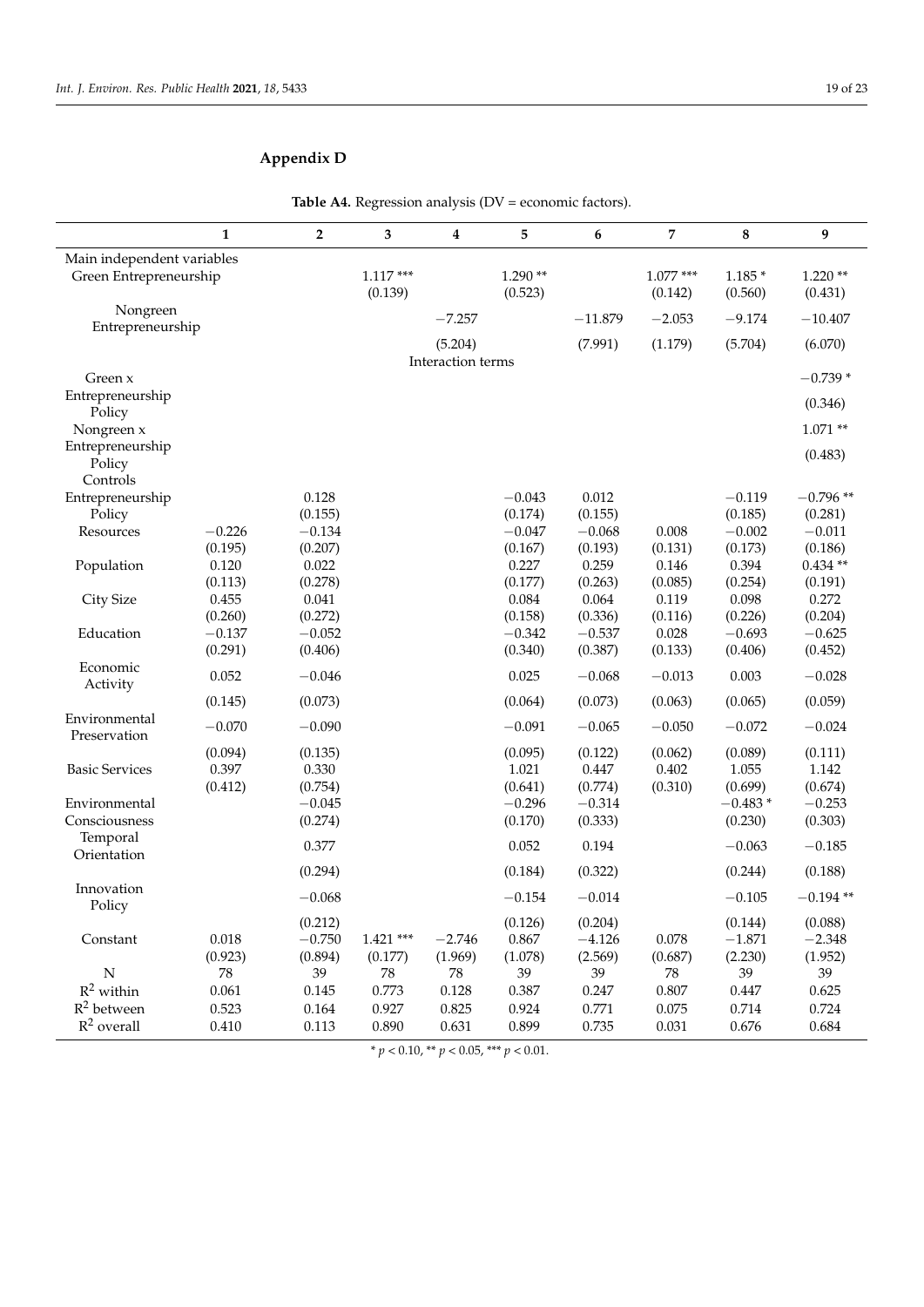## <span id="page-19-3"></span>**Appendix E**

|                            | $\mathbf{1}$     | $\overline{2}$      | 3          | 4        | 5                   | 6                   | 7                | 8                | 9                |
|----------------------------|------------------|---------------------|------------|----------|---------------------|---------------------|------------------|------------------|------------------|
| Main independent variables |                  |                     |            |          |                     |                     |                  |                  |                  |
| Green En-                  |                  |                     | $1.067***$ |          | $1.182***$          |                     | $1.066$ ***      | $1.115***$       | $1.117***$       |
| trepreneurship             |                  |                     |            |          |                     |                     |                  |                  |                  |
| Nongreen En-               |                  |                     | (0.151)    |          | (0.320)             |                     | (0.162)          | (0.322)          | (0.328)          |
| trepreneurship             |                  |                     |            | $-6.368$ |                     | $-8.366$            | $-0.526$         | $-5.821$         | $-5.848$         |
|                            |                  |                     |            | (5.344)  |                     | (6.707)             | (2.687)          | (6.028)          | (5.996)          |
| Interaction terms          |                  |                     |            |          |                     |                     |                  |                  |                  |
| Green x                    |                  |                     |            |          |                     |                     |                  |                  | 0.004            |
| Entrepreneurship           |                  |                     |            |          |                     |                     |                  |                  | (0.229)          |
| Policy<br>Nongreen x       |                  |                     |            |          |                     |                     |                  |                  | $-0.002$         |
| Entrepreneurship           |                  |                     |            |          |                     |                     |                  |                  |                  |
| Policy                     |                  |                     |            |          |                     |                     |                  |                  | (0.320)          |
| Controls                   |                  |                     |            |          |                     |                     |                  |                  |                  |
| Entrepreneurship           |                  | $0.294**$           |            |          | 0.138               | $0.213*$            |                  | 0.090            | 0.096            |
| Policy                     |                  | (0.113)             |            |          | (0.107)             | (0.117)             |                  | (0.117)          | (0.224)          |
| Resources                  | $-0.185$         | 0.013               |            |          | 0.093               | 0.060               | 0.036            | 0.121            | 0.121            |
|                            | (0.275)          | (0.172)             |            |          | (0.156)             | (0.150)             | (0.110)          | (0.135)          | (0.148)          |
| Population                 | 0.024<br>(0.070) | $-0.216$<br>(0.204) |            |          | $-0.027$<br>(0.134) | $-0.049$<br>(0.203) | 0.015<br>(0.073) | 0.079<br>(0.191) | 0.078<br>(0.196) |
| City Size                  | 0.298            | 0.307               |            |          | $0.346**$           | 0.323               | $-0.036$         | $0.355**$        | $0.356*$         |
|                            | (0.282)          | (0.227)             |            |          | (0.158)             | (0.232)             | (0.118)          | (0.147)          | (0.168)          |
| Education                  | 0.156            | $0.845**$           |            |          | $0.579**$           | 0.503               | $0.319**$        | 0.356            | 0.353            |
|                            | (0.252)          | (0.288)             |            |          | (0.226)             | (0.349)             | (0.127)          | (0.315)          | (0.326)          |
| Economic                   | 0.083            | $-0.023$            |            |          | 0.043               | $-0.038$            | 0.029            | 0.029            | 0.029            |
| Activity                   |                  |                     |            |          |                     |                     |                  |                  |                  |
| Environmental              | (0.096)          | (0.044)             |            |          | (0.034)             | (0.051)             | (0.032)          | (0.032)          | (0.034)          |
| Preservation               | 0.010            | $-0.015$            |            |          | $-0.017$            | 0.003               | 0.033            | $-0.004$         | $-0.004$         |
|                            | (0.106)          | (0.096)             |            |          | (0.098)             | (0.081)             | (0.081)          | (0.091)          | (0.099)          |
| <b>Basic Services</b>      | $-0.394$         | $-0.884$            |            |          | $-0.251$            | $-0.802$            | $-0.321$         | $-0.229$         | $-0.225$         |
|                            | (0.269)          | (0.560)             |            |          | (0.543)             | (0.569)             | (0.223)          | (0.540)          | (0.575)          |
| Environmental              |                  | $0.619**$           |            |          | 0.389               | 0.429               |                  | 0.270            | 0.269            |
| Consciousness              |                  | (0.272)             |            |          | (0.252)             | (0.248)             |                  | (0.321)          | (0.349)          |
| Temporal<br>Orientation    |                  | $0.366*$            |            |          | 0.068               | 0.237               |                  | $-0.005$         | $-0.003$         |
|                            |                  | (0.171)             |            |          | (0.207)             | (0.158)             |                  | (0.167)          | (0.177)          |
| <b>Innovation Policy</b>   |                  | 0.014               |            |          | $-0.065$            | 0.051               |                  | $-0.034$         | $-0.036$         |
|                            |                  | (0.159)             |            |          | (0.088)             | (0.136)             |                  | (0.091)          | (0.109)          |
| _cons                      | 0.762            | $-0.470$            | $1.359***$ | $-2.409$ | 1.012               | $-2.847$            | 1.256            | $-0.725$         | $-0.737$         |
|                            | (0.649)          | (0.842)             | (0.192)    | (2.022)  | (0.824)             | (2.054)             | (0.993)          | (1.546)          | (1.536)          |
| N                          | ${\bf 78}$       | 39                  | 78         | 78       | 39                  | 39                  | 78               | 39               | 39               |
| $R^2$ within               | 0.050            | 0.500               | 0.801      | 0.112    | 0.708               | 0.552               | 0.823            | 0.732            | 0.732            |
| $R^2$ between              | 0.275            | 0.004               | 0.853      | 0.751    | 0.874               | 0.736               | 0.860            | 0.636            | 0.637            |
| $R^2$ overall              | 0.214            | 0.018               | 0.839      | 0.590    | 0.866               | 0.699               | 0.842            | 0.589            | 0.590            |

Table A5. Regression analysis (DV = environmental factors).

\* *p* < 0.10, \*\* *p* < 0.05, \*\*\* *p* < 0.01.

### **References**

- <span id="page-19-0"></span>1. Brundtland, G.; Khalid, M.; Agnelli, S.; Al-Athel, S.; Chidzero, B.; Fadika, L.; Okita, S. *Our Common Future ('Brundtland Report')*; Oxford Paperback Reference; Oxford University Press: Cambridge, MA, USA, 1987; pp. 31–54.
- <span id="page-19-2"></span>2. Maskay, B.K. Millennium development goals: Opportunities & challenges. *Kathmandu Rotary Club Rajdhani* **2006**, *11*, 28–31.
- <span id="page-19-1"></span>3. Terán-Yépez, E.; Marín-Carrillo, G.; Casado-Belmonte, M.; Capobianco-Uriarte, M. Sustainable entrepreneurship: Review of its evolution and new trends. *J. Clean Prod.* **2020**, *252*, 14–27. [\[CrossRef\]](http://doi.org/10.1016/j.jclepro.2019.119742)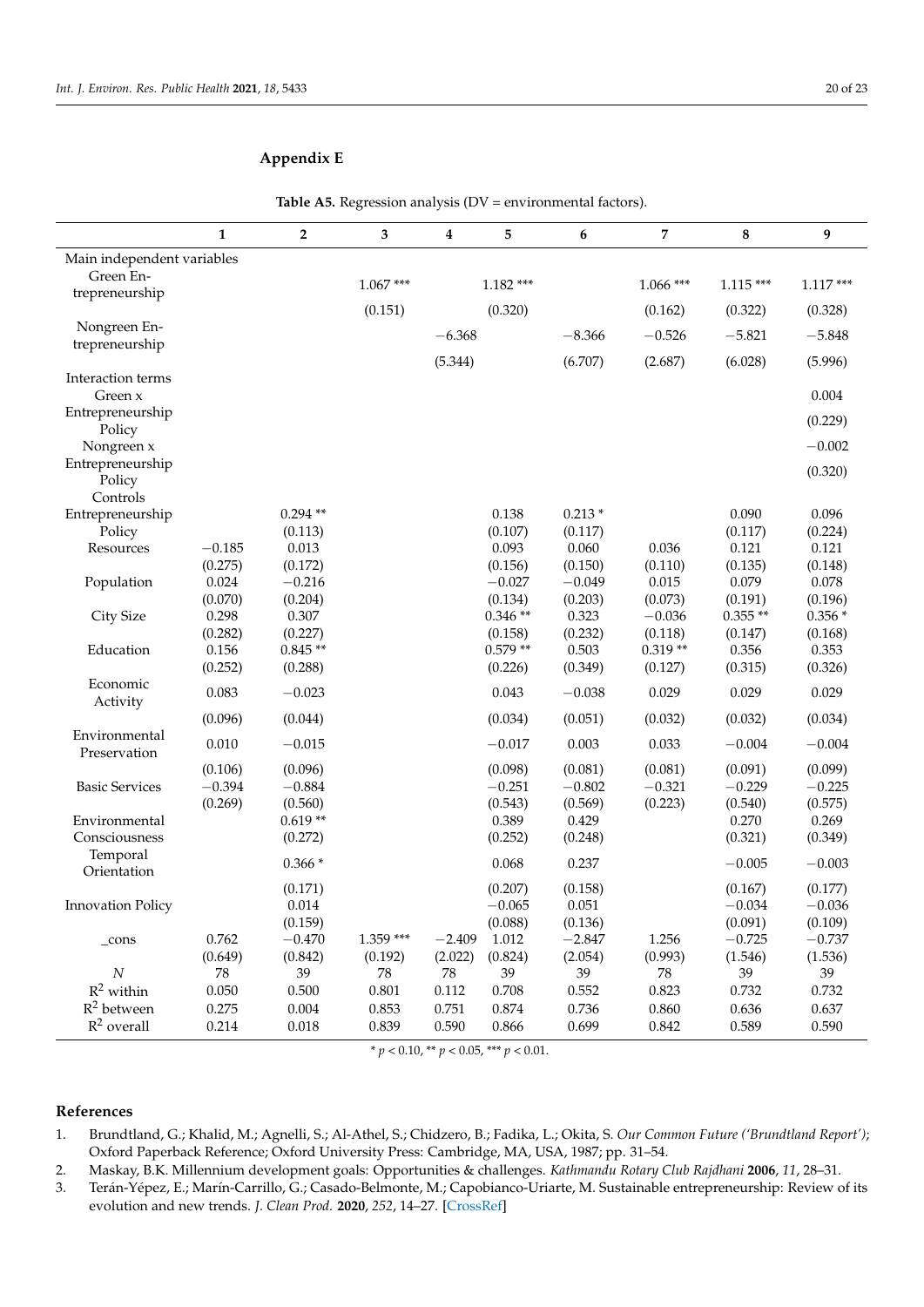- <span id="page-20-0"></span>4. Delai, I.; Takahashi, S. Sustainability measurement system: A reference model proposal. *Soc. Responsib. J.* **2011**, *32*, 438–471. [\[CrossRef\]](http://doi.org/10.1108/17471111111154563)
- <span id="page-20-3"></span>5. Khan, E.; Dewan, M.; Chowdhury, M. Reflective or formative measurement model of sustainability factor? A three industry comparison. *Corp. Ownersh. Control* **2016**, *13*, 83–92. [\[CrossRef\]](http://doi.org/10.22495/cocv13i2p9)
- <span id="page-20-28"></span>6. Mamede, P.; Gomes, C. Corporate Sustainability Measurement in Service Organizations: A Case Study From Portugal. *J. Environ. Qual.* **2014**, *23*, 49–73. [\[CrossRef\]](http://doi.org/10.1002/tqem.21370)
- <span id="page-20-1"></span>7. Svensson, G.; Wagner, B. Implementing and managing economic, social and environmental efforts of business sustainability. *Manag. Environ. Qual.* **2015**, *26*, 195–213. [\[CrossRef\]](http://doi.org/10.1108/MEQ-09-2013-0099)
- <span id="page-20-2"></span>8. Khan, M.R. Mapping entrepreneurship ecosystem of Saudi Arabia. *World Rev. Entrep. Manag. Sustain. Dev.* **2013**, *47*, 28–54.
- <span id="page-20-4"></span>9. Brocke, J.V.; Recker, J.; Seidel, S. *Green Business Process Management: Towards the Sustainable Enterprise*; Springer: Berlin/Heidelberg, Germany, 2012; Volume 14, pp. 32–50.
- <span id="page-20-5"></span>10. Gevrenova, T. Nature and characteristics of green entrepreneurship. *Trakia J. Sci.* **2015**, *13*, 321–323. [\[CrossRef\]](http://doi.org/10.15547/tjs.2015.s.02.068)
- <span id="page-20-6"></span>11. Mutisya, E.; Yarime, M. Moving towards urban sustainability in Kenya: A framework for integration of environmental, economic, social and governance dimensions. *Sustain. Sci.* **2014**, *9*, 205–215. [\[CrossRef\]](http://doi.org/10.1007/s11625-013-0223-7)
- <span id="page-20-7"></span>12. Johnson, M.P.; Schaltegger, S. Entrepreneurship for sustainable development: A review and multilevel causal mechanism framework. *Entrep. Theory Pract.* **2020**, *44*, 1141–1173. [\[CrossRef\]](http://doi.org/10.1177/1042258719885368)
- <span id="page-20-8"></span>13. O'Neill, K.; Gibbs, D. Rethinking green entrepreneurship–Fluid narratives of the green economy. *Environ. Plan. A Econ. Space* **2016**, *48*, 1727–1749. [\[CrossRef\]](http://doi.org/10.1177/0308518X16650453)
- <span id="page-20-9"></span>14. Aidis, R.; Estrin, S.; Mickiewicz, T. Institutions and entrepreneurship development in Russia: A comparative perspective. *J. Bus. Ventur.* **2008**, *23*, 656–672. [\[CrossRef\]](http://doi.org/10.1016/j.jbusvent.2008.01.005)
- <span id="page-20-10"></span>15. Urbano, D.; Aparicio, S.; Audretsch, D. Twenty-five years of research on institutions, entrepreneurship, and economic growth: What has been learned? *Small Bus. Econ.* **2019**, *53*, 21–49. [\[CrossRef\]](http://doi.org/10.1007/s11187-018-0038-0)
- <span id="page-20-11"></span>16. Zahraie, B.; Everett, A.M.; Walton, S.; Kirkwood, J. Environmental entrepreneurs facilitating change toward sustainability: A case study of the wine industry in New Zealand. *Small Enterp. Dev.* **2016**, *23*, 39–57. [\[CrossRef\]](http://doi.org/10.1080/13215906.2016.1188717)
- <span id="page-20-12"></span>17. Demirel, P.; Li, Q.C.; Rentocchini, F.; Tamvada, J.P. Born to be green: New insights into the economics and management of green entrepreneurship. *Small Bus. Econ.* **2019**, *52*, 759–771. [\[CrossRef\]](http://doi.org/10.1007/s11187-017-9933-z)
- <span id="page-20-13"></span>18. Yi, G. From green entrepreneurial intentions to green entrepreneurial behaviors: The role of university entrepreneurial support and external institutional support. *Int. Entrep. Manag. J.* **2020**. [\[CrossRef\]](http://doi.org/10.1007/s11365-020-00649-y)
- <span id="page-20-14"></span>19. Fernandes, C.; Veiga, P.M.; Ferreira, J.; Hughes, M. Green growth versus economic growth: Do sustainable technology transfer and innovations lead to an imperfect choice? *Bus. Strat. Environ.* **2021**, *16*, 2021–2037. [\[CrossRef\]](http://doi.org/10.1002/bse.2730)
- <span id="page-20-15"></span>20. North, D.C. *Institutions, Institutional Change and Economic Performance*; Cambridge University Press: Cambridge, UK, 1990.
- <span id="page-20-16"></span>21. Potluri, S.; Phani, B.V. Incentivizing Green Entrepreneurship: A Proposed Policy Prescription (a study of entrepreneurial insights from an emerging economy perspective). *J. Clean Prod.* **2020**, *259*, 1–11. [\[CrossRef\]](http://doi.org/10.1016/j.jclepro.2020.120843)
- <span id="page-20-17"></span>22. North, D.C. *Understanding the Process of Economic Change*; Princeton University Press: Princeton, NJ, USA, 2005.
- <span id="page-20-18"></span>23. Acs, Z.J.; Estrin, S.; Mickiewicz, T.; Szerb, L. Entrepreneurship, institutional economics, and economic growth: An ecosystem perspective. *Small Bus. Econ.* **2018**, *51*, 501–514. [\[CrossRef\]](http://doi.org/10.1007/s11187-018-0013-9)
- 24. Bruton, G.D.; Ahlstrom, D.; Li, H.-L. Institutional Theory and Entrepreneurship: Where Are We Now and Where Do We Need to Move in the Future? *Entrep. Theory Pract.* **2010**, *34*, 421–440. [\[CrossRef\]](http://doi.org/10.1111/j.1540-6520.2010.00390.x)
- <span id="page-20-29"></span>25. Prasetyo, P.; Kistanti, N. Role of Social Entrepreneurship in Supporting Business Opportunities and Entrepreneurship Competitiveness. *Open J. Bus. Manag.* **2020**, *8*, 1412–1425. [\[CrossRef\]](http://doi.org/10.4236/ojbm.2020.84090)
- <span id="page-20-19"></span>26. Thornton, P.H.; Ribeiro-Soriano, D.; Urbano, D. Socio-cultural factors and entrepreneurial activity: An overview. *Int. Small Bus. J.* **2011**, *29*, 105–118. [\[CrossRef\]](http://doi.org/10.1177/0266242610391930)
- <span id="page-20-20"></span>27. Aparicio, S.; Urbano, D.; Audretsch, D. Institutional factors, opportunity entrepreneurship and economic growth: Panel data evidence. *Technol. Forecast. Soc. Chang.* **2016**, *102*, 45–61. [\[CrossRef\]](http://doi.org/10.1016/j.techfore.2015.04.006)
- <span id="page-20-27"></span>28. Bjørnskov, C.; Foss, N.J. Institutions, entrepreneurship, and economic growth: What do we know and what do we still need to know? *Acad. Manag. Perspect.* **2016**, *30*, 292–315. [\[CrossRef\]](http://doi.org/10.5465/amp.2015.0135)
- <span id="page-20-21"></span>29. Bosma, N.; Content, J.; Sanders, M.; Stam, E. Institutions, entrepreneurship, and economic growth in Europe. *Small Bus. Econ.* **2018**, *51*, 483–499. [\[CrossRef\]](http://doi.org/10.1007/s11187-018-0012-x)
- <span id="page-20-22"></span>30. Alkhaled, S.; Berglund, K. 'And now I'm free': Women's empowerment and emancipation through entrepreneurship in Saudi Arabia and Sweden. *Entrep. Reg. Dev.* **2018**, *26*, 877–900. [\[CrossRef\]](http://doi.org/10.1080/08985626.2018.1500645)
- <span id="page-20-23"></span>31. Niblock, T.; Malik, M. *The Political Economy of Saudi Arabia*; Routledge: Abingdon, UK, 2007; pp. 201–315.
- 32. Al Rajhi, A.; Al Salamah, A.; Malik, M.; Wilson, R. *Economic Development in Saudi Arabia*; Routledge: Abingdon, UK, 2012; p. 208.
- <span id="page-20-26"></span>33. Niblock, T. *State, Society and Economy in Saudi Arabia (RLE Saudi Arabia)*; Routledge: Abingdon, UK, 2015; p. 422.
- <span id="page-20-24"></span>34. Cleron, J. *Saudi Arabia 2000 (RLE Saudi Arabia): A Strategy for Growth*; Routledge: Abingdon, UK, 2020; pp. 480–510.
- 35. El Mallakh, R. *Saudi Arabia: Rush to Development (RLE Economy of Middle East): Profile of an Energy Economy and Investment*; Routledge: Abingdon, UK, 2015; pp. 105–187.
- <span id="page-20-25"></span>36. Tok, E. The Gulf Cooperation Council states Crystallization of the regional cooperation and alliances amid dwindling resources. *Dig. Middle East Stud.* **2021**, *13*, 53–69. [\[CrossRef\]](http://doi.org/10.1111/dome.12226)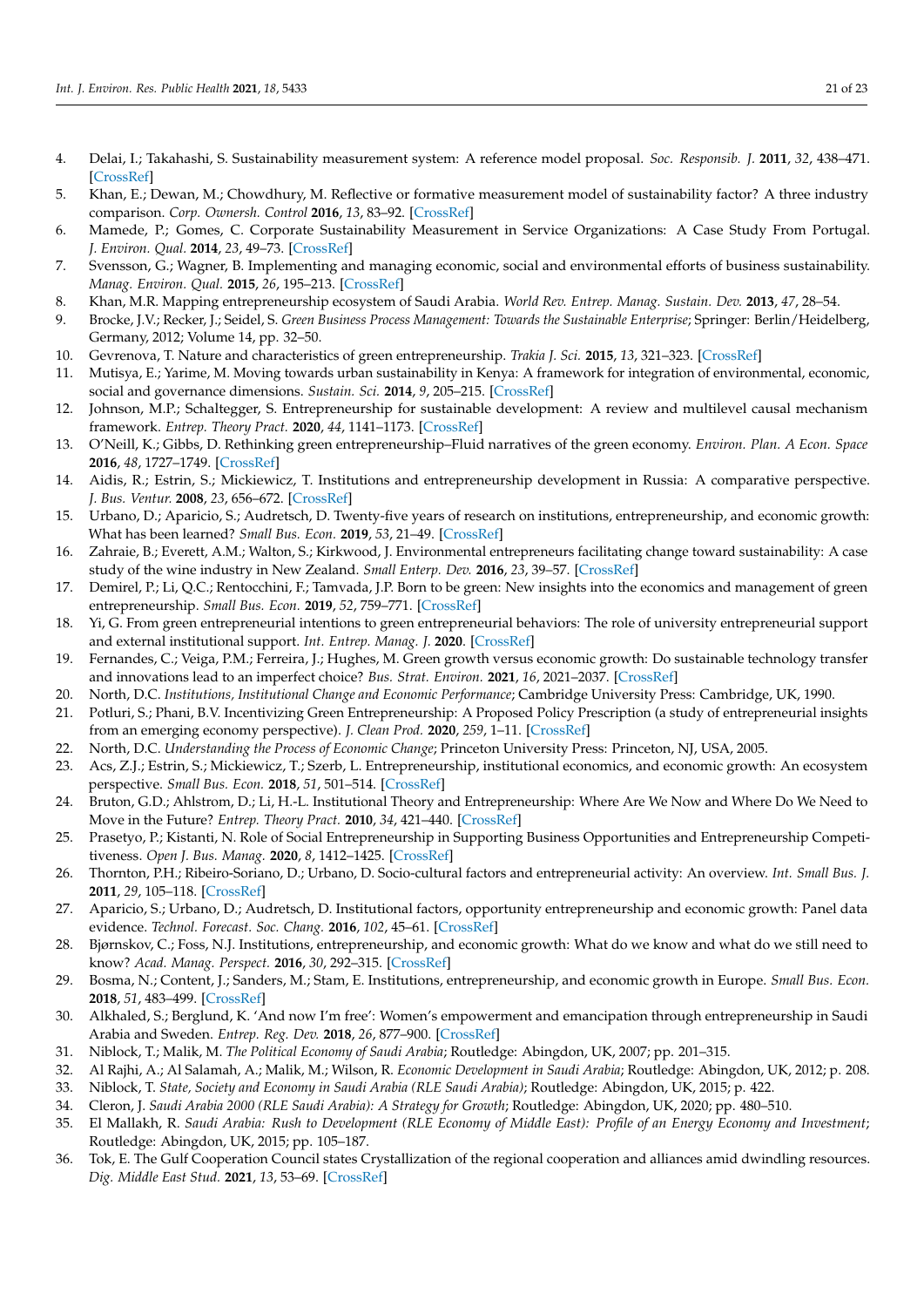- <span id="page-21-0"></span>37. OPEC. Press Releases 2021. Available online: [https://www.opec.org/opec\\_web/en/press\\_room/6287.htm](https://www.opec.org/opec_web/en/press_room/6287.htm) (accessed on 12 May 2021).
- <span id="page-21-1"></span>38. OPEC. Monthly Report 2020. Available online: [https://www.opec.org/opec\\_web/en/publications/338.htm](https://www.opec.org/opec_web/en/publications/338.htm) (accessed on 10 May 2021).
- <span id="page-21-2"></span>39. Mci.gov 2019. Available online: <https://mci.gov.sa> (accessed on 11 May 2021).
- <span id="page-21-3"></span>40. Vision 2030. Report. 2019. Available online: [saudi\\_vision203.pdf\(vision2030.gov.sa\)](saudi_vision203.pdf(vision2030.gov.sa)) (accessed on 3 November 2020).
- <span id="page-21-4"></span>41. Dai, W.; Si, S. Government policies and firms' entrepreneurial orientation: Strategic choice and institutional perspectives. *J. Bus. Res.* **2018**, *93*, 23–36. [\[CrossRef\]](http://doi.org/10.1016/j.jbusres.2018.08.026)
- <span id="page-21-5"></span>42. Vision 2030. Home. 2020. Available online: <https://vision2030.gov.sa/en> (accessed on 6 October 2020).
- <span id="page-21-6"></span>43. Alwakid, W.; Aparicio, S.; Urbano, D. Cultural Antecedents of Green Entrepreneurship in Saudi Arabia: An Institutional Approach. *Sustainability* **2020**, *12*, 3673. [\[CrossRef\]](http://doi.org/10.3390/su12093673)
- <span id="page-21-7"></span>44. Mejia, C.; Kajikawa, Y. The Academic Landscapes of Manufacturing Enterprise Performance and Environmental Sustainability: A Study of Commonalities and Differences. *Int. J. Environ. Res. Public Health.* **2021**, *18*, 3370. [\[CrossRef\]](http://doi.org/10.3390/ijerph18073370)
- <span id="page-21-8"></span>45. Ndubisi, N.O.; Nair, S.R. Green entrepreneurship (GE) and green value added (GVA): A conceptual framework. *Int. J. Entrep.* **2009**, *34*, 13–21.
- <span id="page-21-9"></span>46. Lotfi, M.; Yousefi, A.; Jafari, S. The Effect of Emerging Green Market on Green Entrepreneurship and Sustainable Development in Knowledge-Based Companies. *Sustainability* **2018**, *10*, 2308. [\[CrossRef\]](http://doi.org/10.3390/su10072308)
- <span id="page-21-10"></span>47. De Marchi, V.; Grandinetti, R. Knowledge strategies for environmental innovations: The case of Italian manufacturing firms. *J. Knowl. Manag.* **2013**, *11*, 569–582. [\[CrossRef\]](http://doi.org/10.1108/JKM-03-2013-0121)
- <span id="page-21-11"></span>48. Hoogendoorn, B.; Guerra, D.; Van der Zwan, P. What drives environmental practices of SMEs? *Small Bus. Econ.* **2015**, *44*, 759–781. [\[CrossRef\]](http://doi.org/10.1007/s11187-014-9618-9)
- <span id="page-21-12"></span>49. Rodrigues, M.; Franco, M. Measuring the urban sustainable development in cities through a Composite Index: The case of Portugal. *J. Sustain. Dev.* **2019**, *28*, 1–14. [\[CrossRef\]](http://doi.org/10.1002/sd.2005)
- <span id="page-21-13"></span>50. Ukko, J.; Saunila, M.; Rantala, T.; Havukainen, J. Sustainable development: Implications and definition for open sustainability. *J. Sustain. Dev.* **2018**, *27*, 1–16. [\[CrossRef\]](http://doi.org/10.1002/sd.1904)
- <span id="page-21-14"></span>51. Galdeano-Gómez, E.; Aznar-Sánchez, J.A.; Pérez-Mesa, J.C. Sustainability dimensions related to agricultural-based development: The experience of 50 years of intensive farming in Almería (Spain). *Int. J. Agric. Sustain.* **2013**, *11*, 125–143. [\[CrossRef\]](http://doi.org/10.1080/14735903.2012.704306)
- <span id="page-21-15"></span>52. Choi, S.; Ng, A. Environmental and economic dimensions of sustainability and price effects on consumer responses. *J. Bus. Ethics.* **2011**, *104*, 269–282. [\[CrossRef\]](http://doi.org/10.1007/s10551-011-0908-8)
- 53. He, K.; Zhang, J.; Feng, J.; Hu, T.; Zhang, L. The impact of social capital on farmers' willingness to reuse agricultural waste for sustainable development. *J. Sustain. Dev.* **2016**, *24*, 101–108. [\[CrossRef\]](http://doi.org/10.1002/sd.1611)
- <span id="page-21-16"></span>54. Lioutas, E.D.; Charatsari, C. Green innovativeness in farm enterprises: What makes farmers think green? *J. Sustain. Dev.* **2018**, *26*, 337–349. [\[CrossRef\]](http://doi.org/10.1002/sd.1709)
- <span id="page-21-17"></span>55. Cai, W.G.; Zhou, X.L. On the drivers of eco-innovation: Empirical evidence from China. *J. Clean Prod.* **2014**, *79*, 239–248. [\[CrossRef\]](http://doi.org/10.1016/j.jclepro.2014.05.035)
- <span id="page-21-18"></span>56. Jakhar, S.K. Stakeholder engagement and environmental practice adoption: The mediating role of process management practices. *J. Sustain. Dev.* **2017**, *25*, 92–110. [\[CrossRef\]](http://doi.org/10.1002/sd.1644)
- <span id="page-21-19"></span>57. Schaltegger, S.; Lüdeke-Freund, F.; Hansen, E.G. Business models for sustainability: A co-evolutionary analysis of sustainable entrepreneurship, innovation, and transformation. *Organ. Environ.* **2016**, *29*, 264–289. [\[CrossRef\]](http://doi.org/10.1177/1086026616633272)
- <span id="page-21-20"></span>58. Del Río, P.; Romero-Jordán, D.; Peñasco, C. Analysing firm-specific and type-specific determinants of eco-innovation. *Technol. Econ. Dev. Econ.* **2015**, *23*, 270–295. [\[CrossRef\]](http://doi.org/10.3846/20294913.2015.1072749)
- <span id="page-21-21"></span>59. Huang, X.X.; Hu, Z.P.; Liu, C.S.; Yu, D.J.; Yu, L.F. The relationships between regulatory and customer pressure, green organizational responses, and green innovation performance. *J. Clean Prod.* **2016**, *15*, 3423–3433. [\[CrossRef\]](http://doi.org/10.1016/j.jclepro.2015.10.106)
- <span id="page-21-22"></span>60. Qi, G.Y.; Shen, L.Y.; Zeng, S.X.; Jorge, O.J. The drivers for contractors' green innovation: An industry perspective. *J. Clean Prod.* **2010**, *26*, 1358–1365. [\[CrossRef\]](http://doi.org/10.1016/j.jclepro.2010.04.017)
- <span id="page-21-23"></span>61. Doran, J.; Ryan, G. Regulation and firm perception, eco- innovation and firm performance. *Eur. J. Innov. Manag.* **2012**, *31*, 421–441. [\[CrossRef\]](http://doi.org/10.1108/14601061211272367)
- <span id="page-21-24"></span>62. Estrin, S.; Mickiewicz, T.; Stephan, U. Entrepreneurship, social capital, and institutions: Social and commercial entrepreneurship across nations. *Entrep. Theory Pract.* **2013**, *37*, 479–504. [\[CrossRef\]](http://doi.org/10.1111/etap.12019)
- <span id="page-21-25"></span>63. Silajdžić, I.; Kurtagić, S.M.; Vučijak, B. Green entrepreneurship in transition economies: A case study of Bosnia and Herzegovina. *J. Clean Prod.* **2015**, *88*, 376–384. [\[CrossRef\]](http://doi.org/10.1016/j.jclepro.2014.07.004)
- <span id="page-21-26"></span>64. Zhang, Y.; Zhang, J.; Cheng, Z. Stock Market Liberalization and Corporate Green Innovation: Evidence from China. *Int. J. Environ. Res. Public Health.* **2021**, *18*, 3412. [\[CrossRef\]](http://doi.org/10.3390/ijerph18073412)
- <span id="page-21-27"></span>65. Goodland, R. The concept of environmental sustainability. *Annu. Rev. Ecol. Evol. Syst.* **1995**, *31*, 1–24. [\[CrossRef\]](http://doi.org/10.1146/annurev.es.26.110195.000245)
- <span id="page-21-28"></span>66. Sheth, J.N.; Sethia, N.K.; Srinivas, S. Mindful consumption: A customer-centric approach to sustainability. *Acad. Mark. Sci. Rev.* **2011**, *40*, 21–39. [\[CrossRef\]](http://doi.org/10.1007/s11747-010-0216-3)
- <span id="page-21-29"></span>67. Lee, K.H. Drivers and barriers to energy efficiency management for sustainable development. *J. Sustain. Dev.* **2015**, *23*, 16–25. [\[CrossRef\]](http://doi.org/10.1002/sd.1567)
- <span id="page-21-30"></span>68. Hojnik, J.; Ruzzier, M. What drives eco-innovation? A review of an emerging literature. *Environ. Innov. Soc. Transit.* **2016**, *26*, 31–41. [\[CrossRef\]](http://doi.org/10.1016/j.eist.2015.09.006)